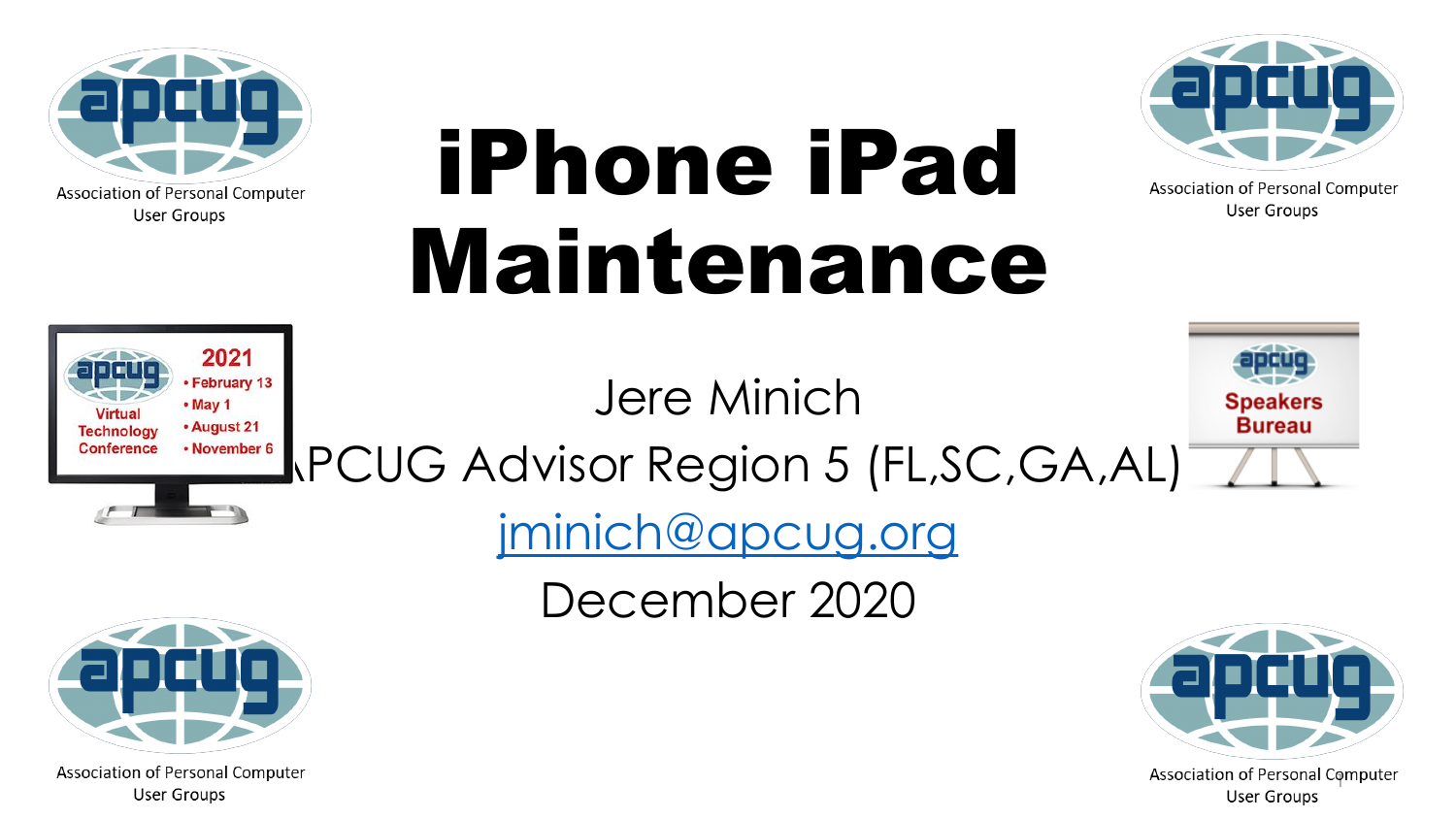#### Essential maintenance for the iOS hardware

- Simple tasks.
- Regular maintenance that every iPhone, iPad, user should develop;
	- into regular habits…
- To keep things running smoothly.
- I want my iDevices to be around forever!
	- 3 to 5 years is the manufactures design.
- To keep it in tip-top shape, there are things I should be doing…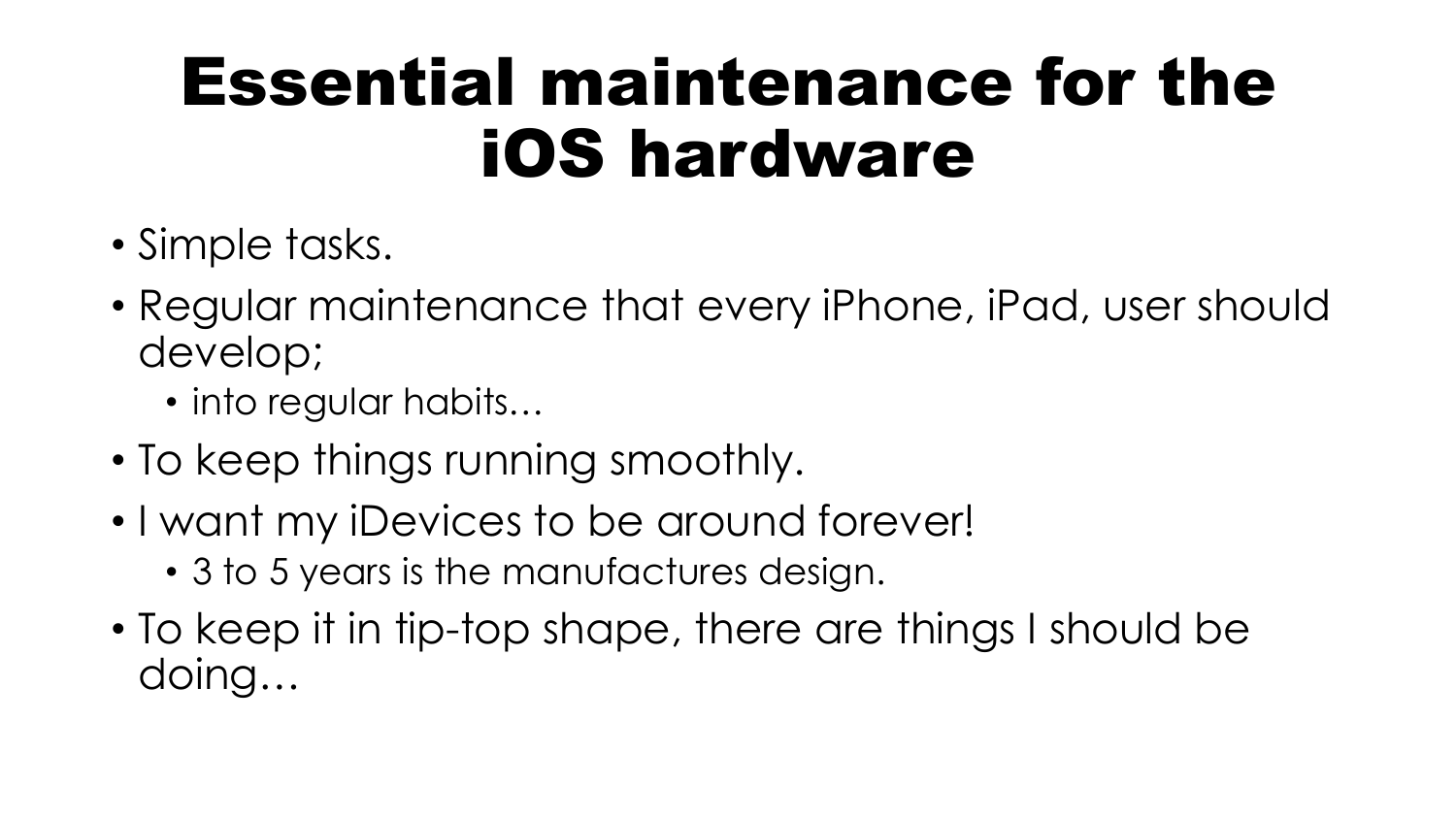### Wrap it in a Case!

- Buy a case for the device to avoid;
	- mechanical/physical damages.
- Not a Big Heavy double case.
- A hybrid case,
	- a hard outer shell and a soft, spongy inner skin,
	- is the best choice of all.
- Remove certain cases during charging.
	- when it's inside certain styles of cases may generate excess heat,
	- which can affect battery capacity/ longevity.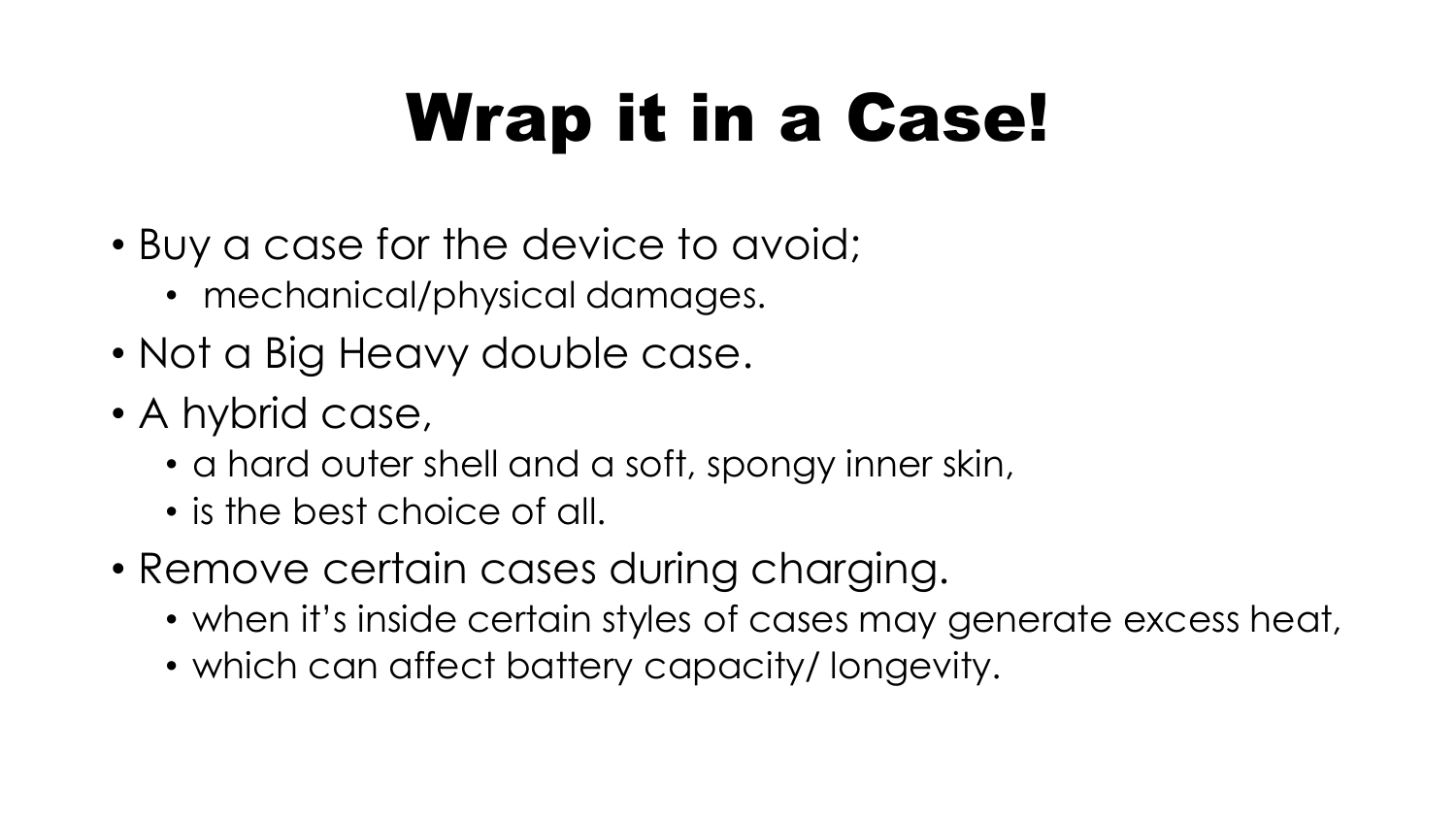#### Cons of Cases

- They make the iDevice bigger, bulkier and harder to hold.
- It's not clear how effective they are.
	- No real way to know if they work before actually dropping the device.
- A iDevice case is **not** a screen protector.
- A good screen protector can be expensive,
	- so save the case money and just go for protecting what's really vulnerable: that screen.
- Smart Battery Case protects and charges iPhones,
	- giving more time to use the device.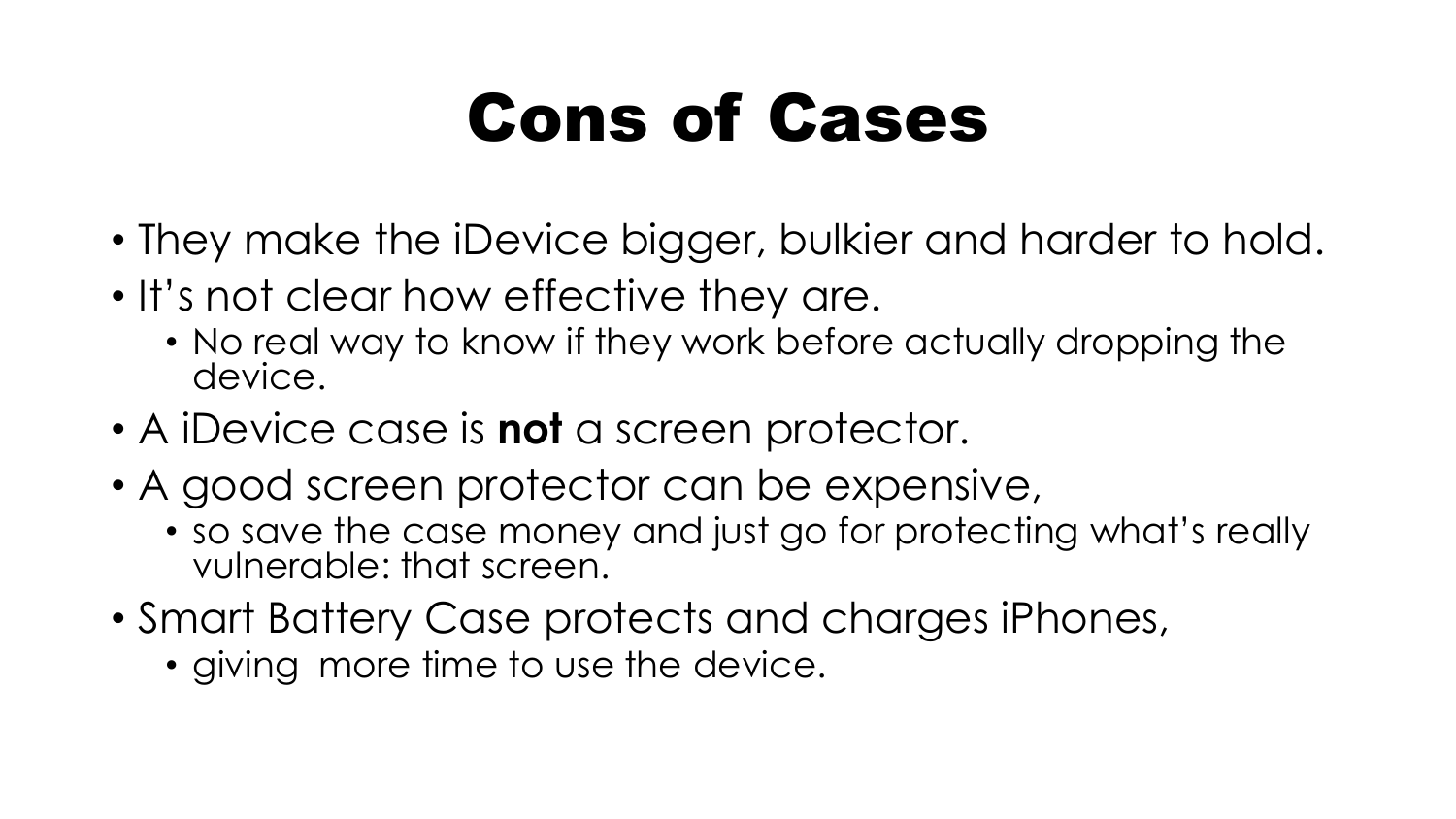#### Clean The Screen

- Fingerprints means finger smudges,
	- dirt, grease, whatever else those fingers get into.
- A dirty screen may also cause the device's touch screen to become unresponsive.
- Use a soft, and if slightly damp, lint-free cloth.
- Forget using any strong liquids,
	- a nice microfiber cloth picks up and keeps the screen lint-free,
	- at least temporarily.
- Avoid anything with **ammonia**,
	- wet the cloth NOT the device.

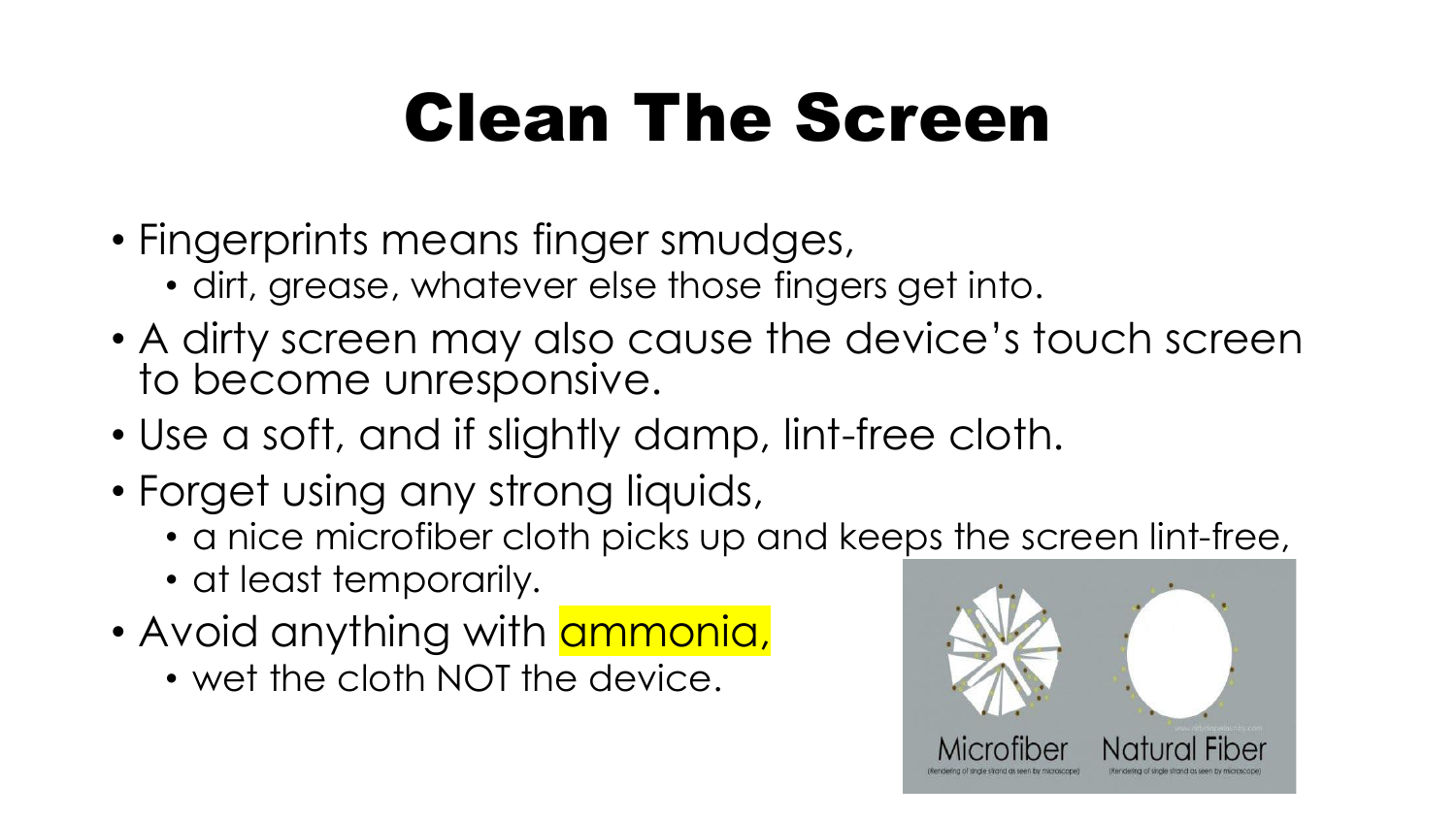#### How to clean Apple products https://apple.co/2KQstcF

- Use only a soft, lint-free cloth.
- Don't use **compressed air** of any source.
- Unplug all external power sources, devices and cables.
- Keep liquids away from the product, unless otherwise noted for specific products.
- Don't get moisture into any openings.
- Don't use aerosol sprays, bleaches or abrasives.
- Don't spray cleaners directly onto the item.
- Turn OFF the device.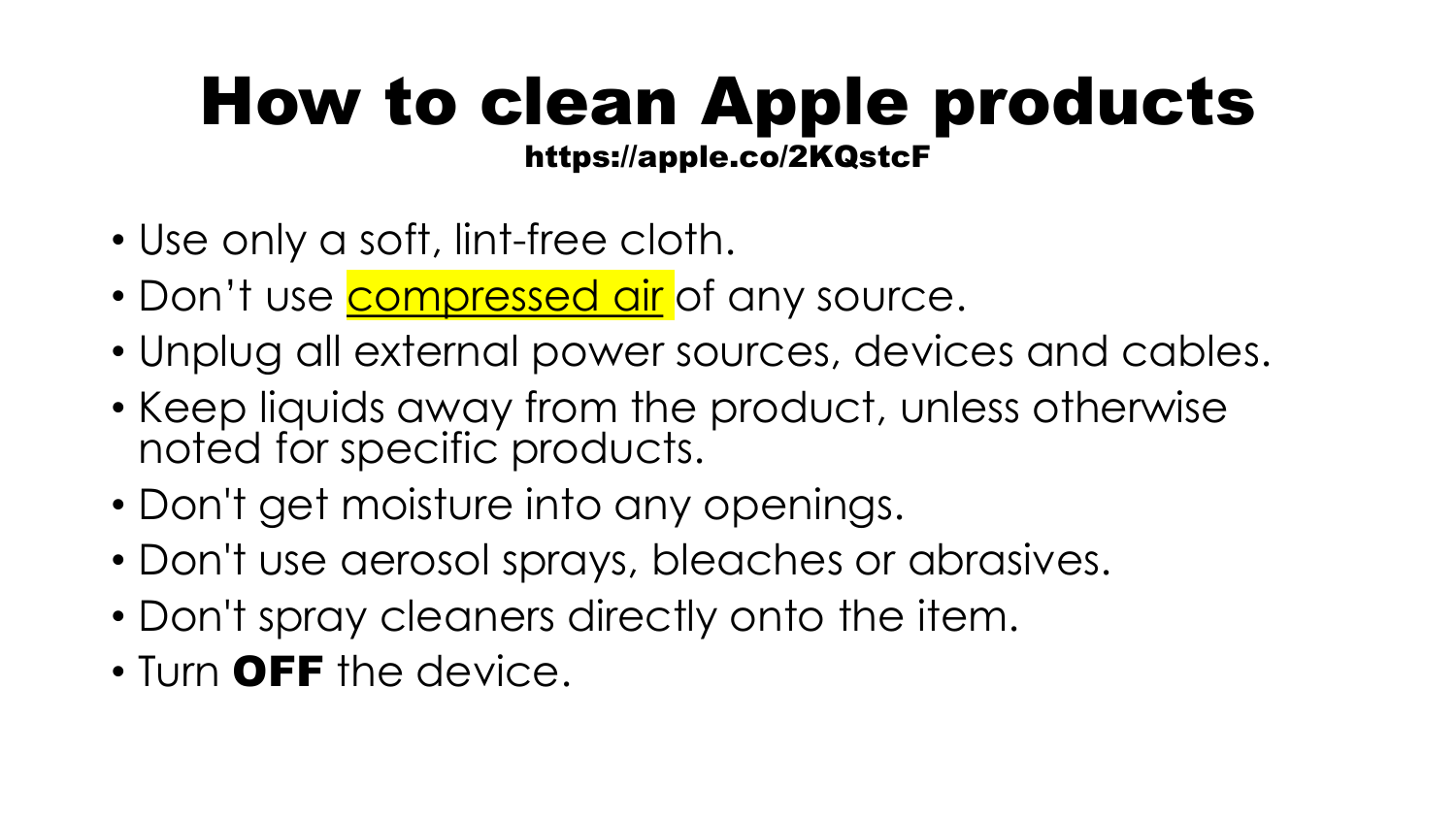### Is it OK to use a disinfectant?

- Using a 70 percent isopropyl alcohol wipe or Clorox Disinfecting Wipes,
	- gently wipe the hard, non-porous surfaces,
	- such as the display, and other exterior surfaces.
	- **Don't use bleach or Hydrogen Peroxide.**
	- avoid getting moisture in any opening,
	- don't submerge the Apple product in any cleaning agents,
- If liquid makes its way inside;
	- get help from an Apple Authorized Service Provider,
	- or Apple Retail Store as soon as possible.
		- Liquid damage isn't covered under the Apple product warranty or AppleCare Protection Plans.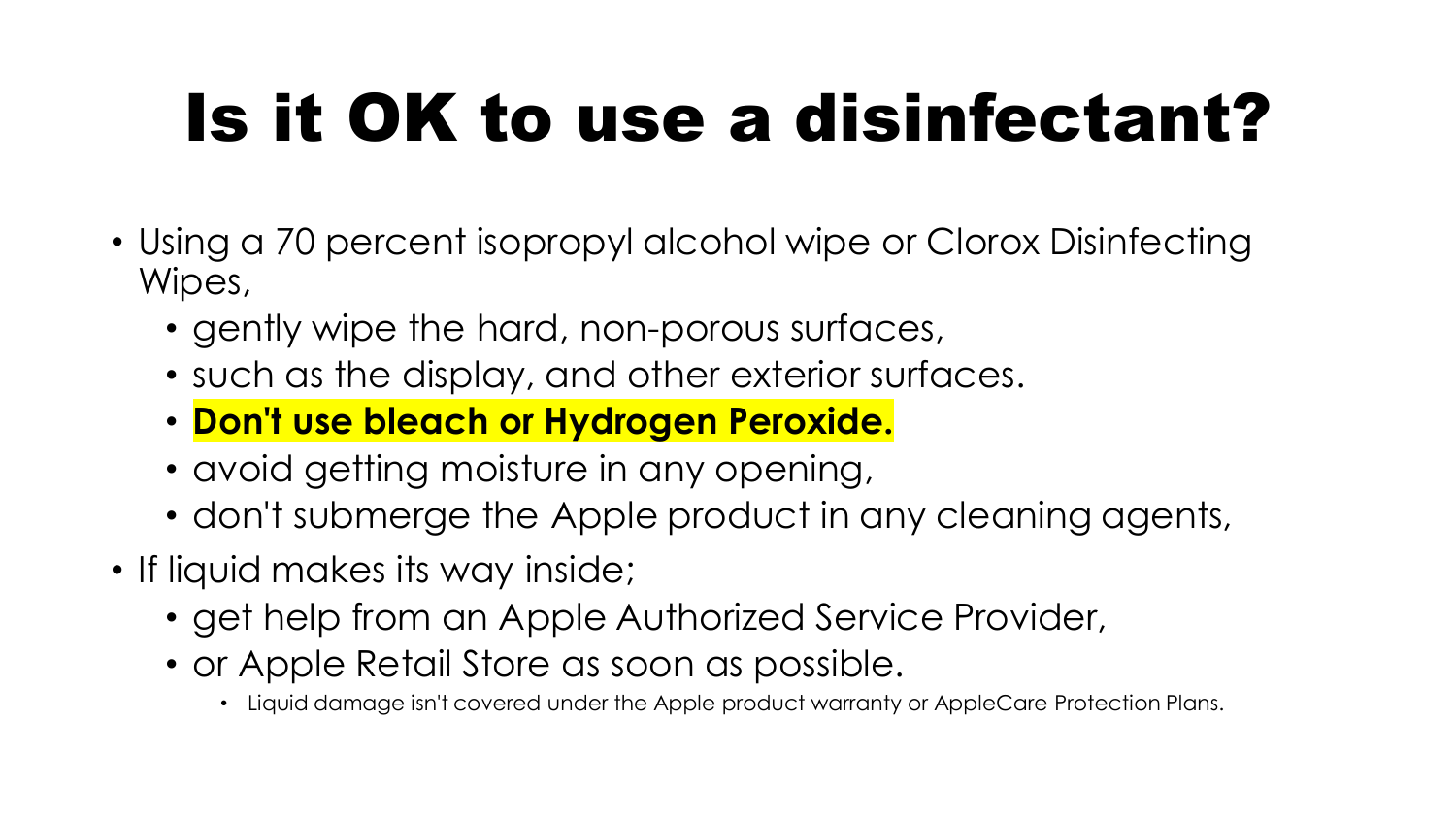#### Don't forget to clean the ports! And the Case.

- It's important to get the dirt out of the iDevice ports too.
- So use a tool like an interdental brush or a port-cleaning tool;
	- get those charging ports,
	- headphone jacks.
- Remove the device from the Case.
	- Clean the inside of the case.
- **NOTE**: I use Eyeglasses / lens cleaner spray.
	- 2 squirts on a microfiber cloth / folded into quarters.
		- Wet side first
		- Dry side to finish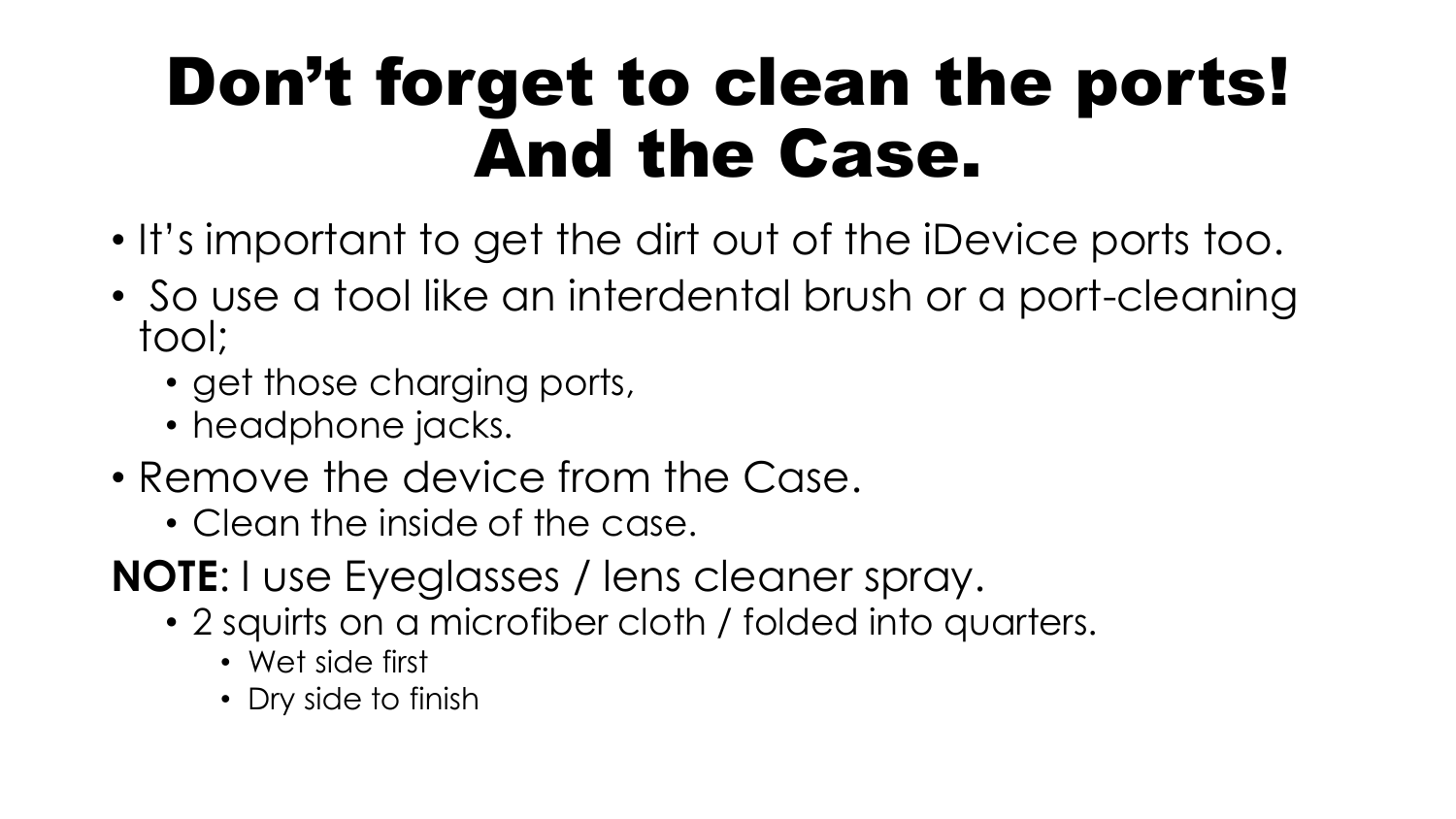#### Restart the Device

- Restarting is a good thing,
	- even once in a while,
	- especially if the device runs slow,
	- or is experiencing problems.
- Restart means:
	- $\cdot$  1. Turn it OFF.
	- 2. Wait 30 seconds.
	- 3. Turn it back ON.
- **Anytime** some App is not working right on a digital device:
	- Turn it OFF.
	- Unplug it.
	- Remove the batteries.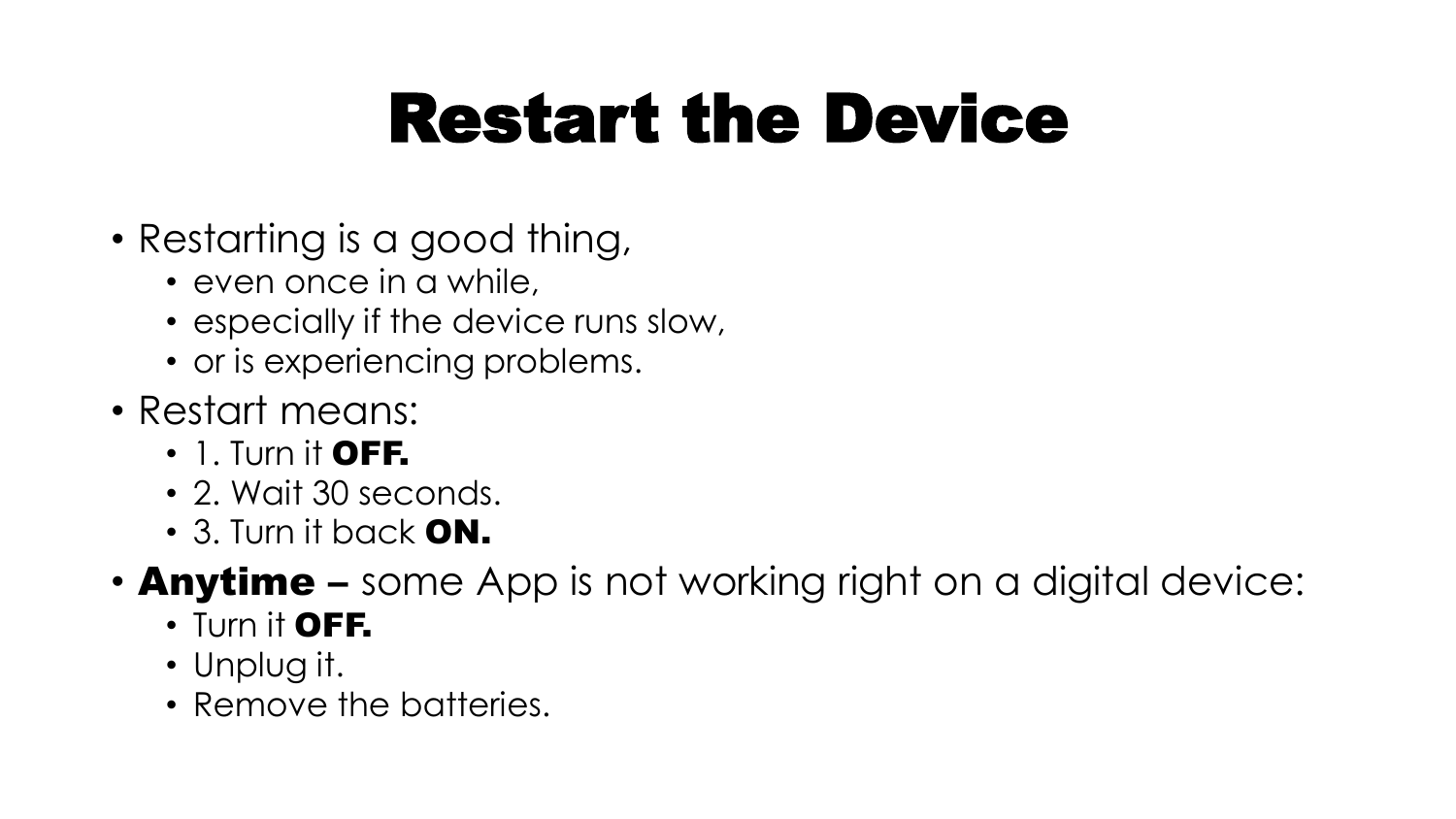#### iDevice Batteries

- Prolong the device's battery lifespan.
- Perform at least one charge cycle per month.
	- that is charging the battery to 100%
	- and then empty the battery.

#### • **Battery Usage Info**

- 1. Tap Settings > Battery.
- Battery's level and activity over the past 24 hours/ 10 days appear.
- 2. Tap 'Battery Health'

❑ option to get more details on its status.

- Notice the 'Maximum Capacity' option %. ❑The higher the percentage the better the health.
- Notice 'Peak Performance Capability'
	- "Your battery is currently supporting normal peak performance."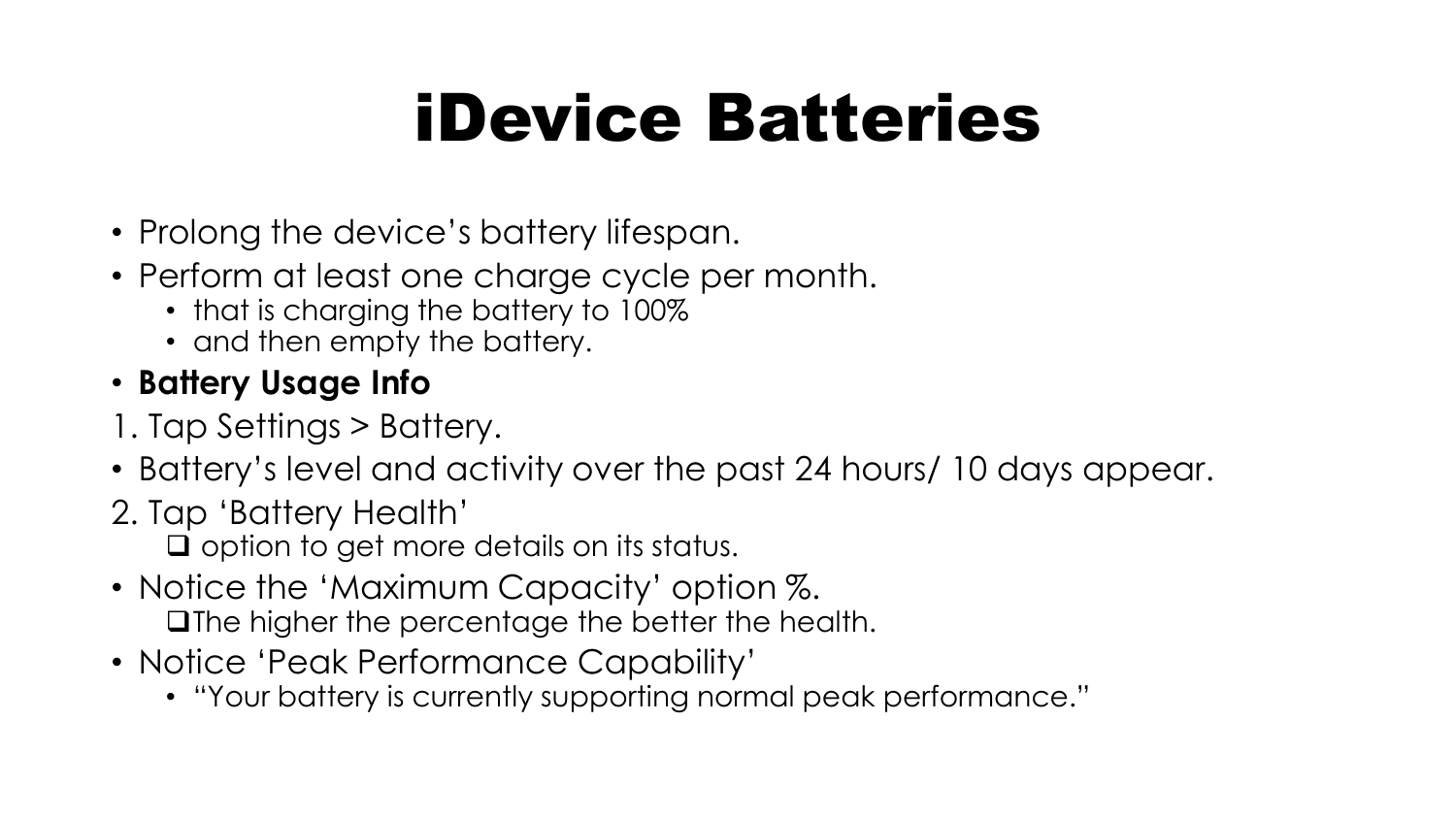#### Read the iDevice Manuals

- iDevice maintenance, read the device's manual and iOS user guides.
- These Apple guides are packed with valuable information on how to best use and keep the device running like new!
- <https://support.apple.com/manuals> <https://apple.co/37pzf0L>
- <https://support.apple.com/guide/ipad/welcome/ipados>
- <https://apple.co/33ypL2a>
- <https://support.apple.com/guide/iphone/welcome/ios>
- <https://apple.co/32LjblI>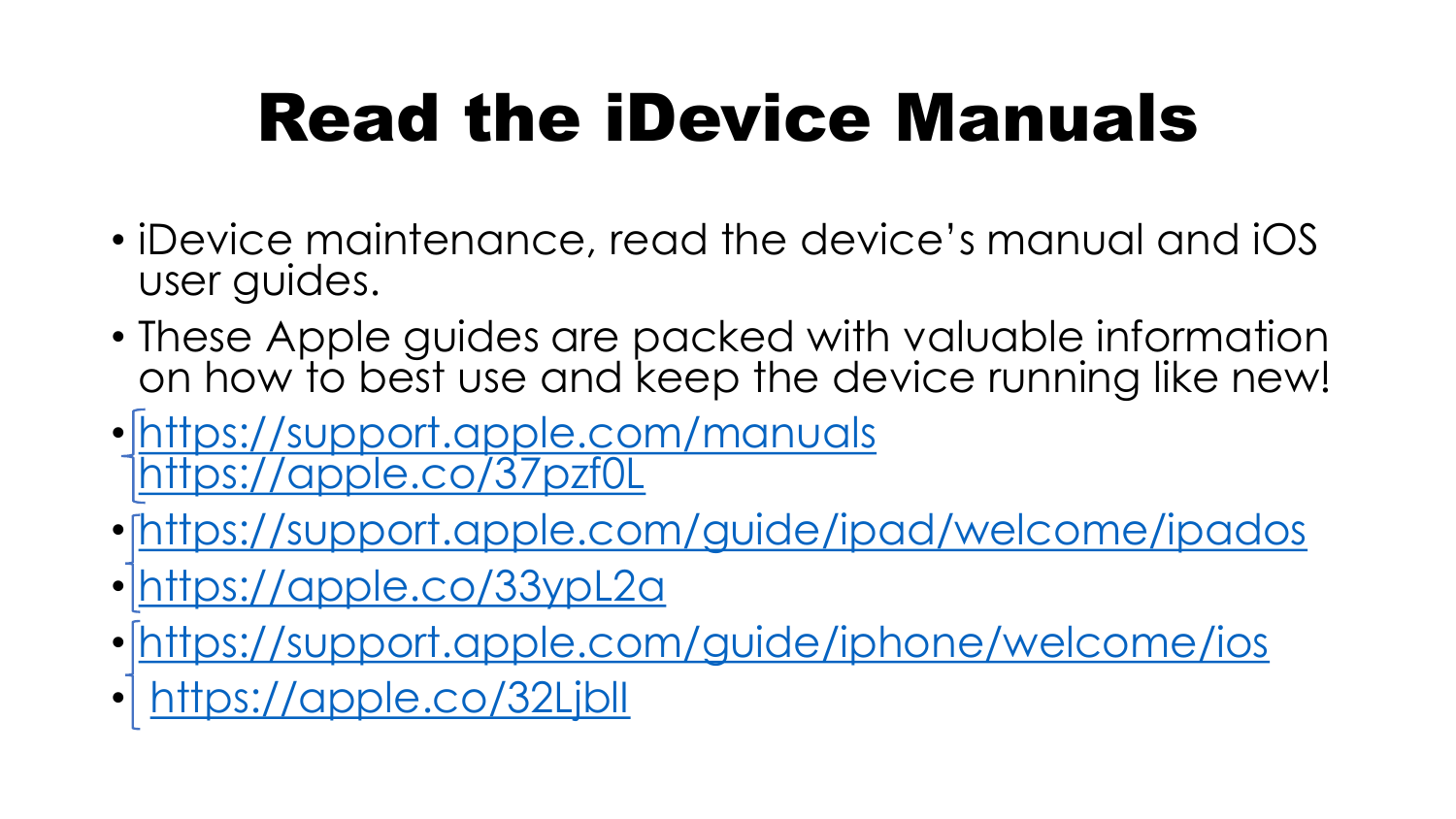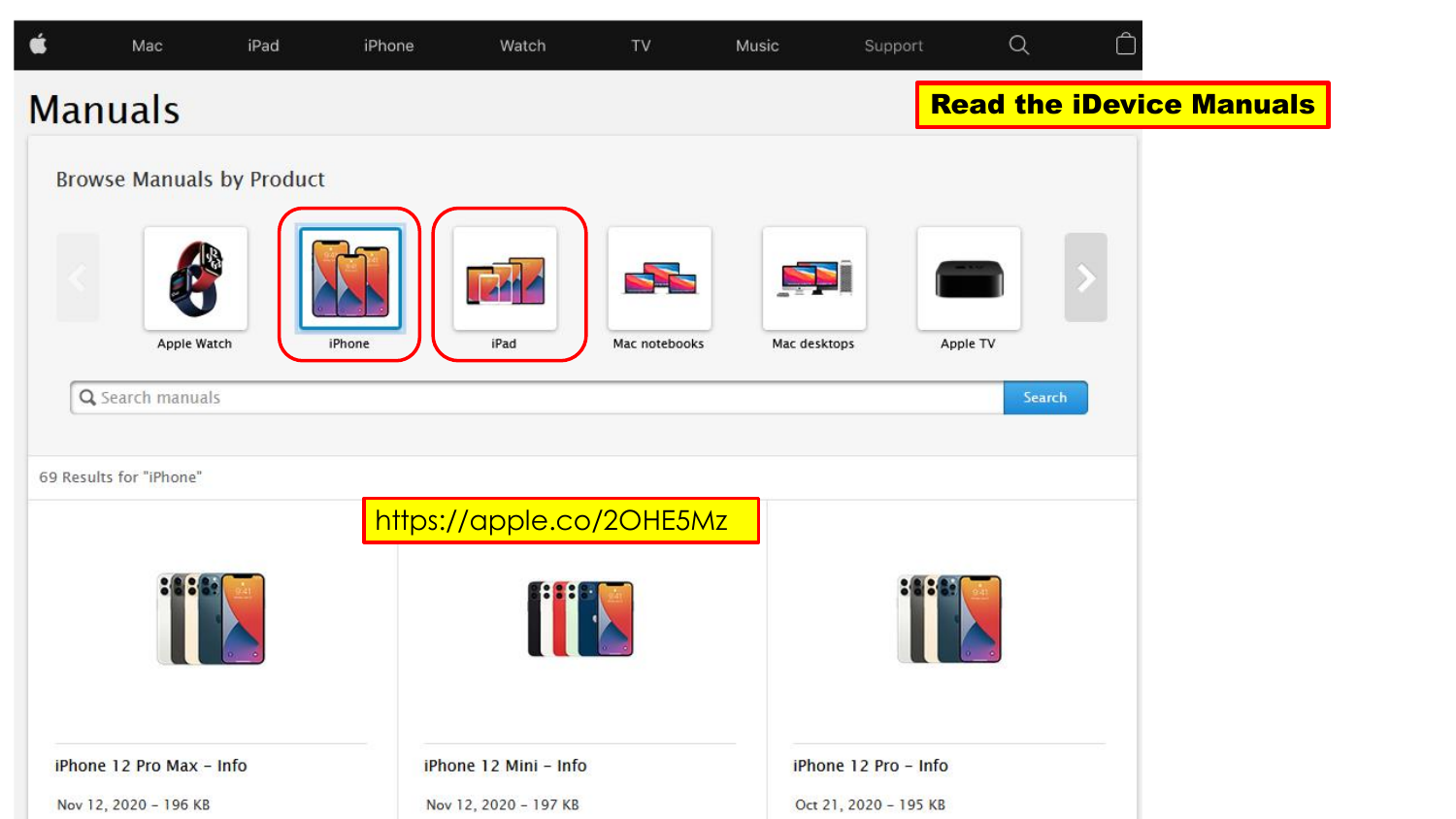|                          |     |      | https://support.apple.com/guide/iphone/welcome/ios<br>https://apple.co/32Ljbll |       |  |       |             |  |                        |
|--------------------------|-----|------|--------------------------------------------------------------------------------|-------|--|-------|-------------|--|------------------------|
|                          | Mac | iPad | iPhone                                                                         | Watch |  | Music | Support     |  |                        |
| <b>iPhone User Guide</b> |     |      |                                                                                |       |  |       | Communities |  | <b>Contact Support</b> |

Start Here

#### **iPhone User Guide**

Everything you need to know about iPhone

Q Search the user guide

Table of Contents +

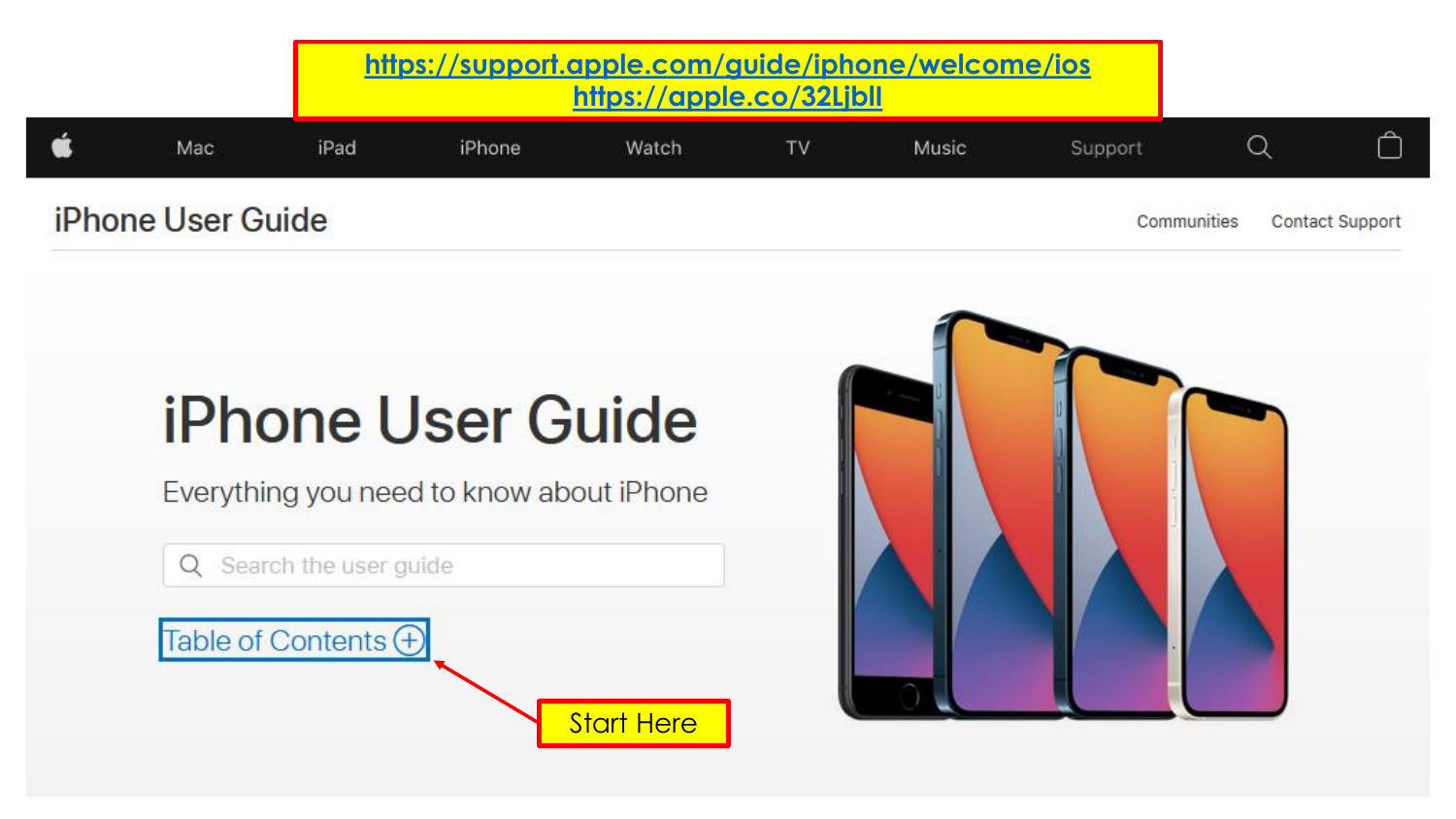

iPad: The Missing Manual (Missing Manuals) Part of: Missing Manual (33 Books) **食食食食** × 167

#### Paperback

 $$17^{69}$ \$29.99

√prime FREE Delivery Wed, Dec 16 **Arrives before Christmas** 

More Buying Choices \$3.49 (71 used & new offers)

Other format: Kindle

iPhone: The Missing Manual: The Book That Should Have Been in the **Box** by David Pogue ★★★★☆ > 595 Paperback \$1289 \$24.99 **Vprime FREE Delivery Wed, Dec 16 Arrives before Christmas** More Buying Choices

\$7.73 (41 used & new offers)

Other format: Kindle

#### **iDevice Manuals** @ Amazon.com By David Pogue

Complete, in-depth and plain English

#### Check for the latest Edition.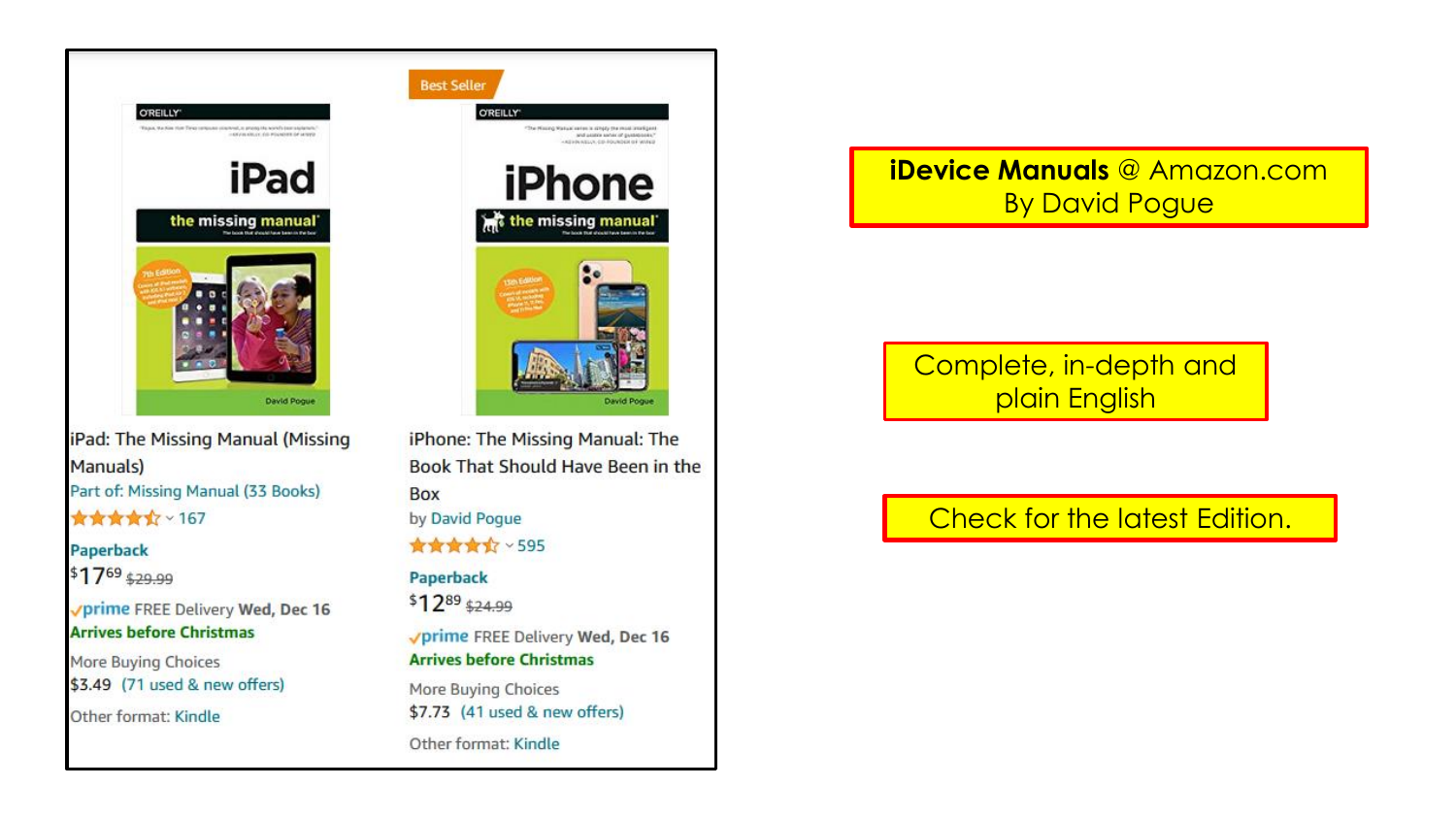#### Avoid extreme ambient temperatures.

- Designed to perform well in a wide range of ambient temperatures,
	- **62° to 72° F** as the ideal comfort zone.
- Important to avoid exposing the device to ambient temperatures higher than **95° F** ,
	- which can permanently damage battery capacity.
- Charging the iDevice in high ambient temperatures can damage it further.
- Storing a battery in a hot environment can damage it **irreversibly.**
	- Storage temperature: -4° to 113° F.
- In a very cold environment, notice a decrease in battery life,
	- this condition is temporary,
	- once the battery's temperature returns to its normal operating range, its performance will as well.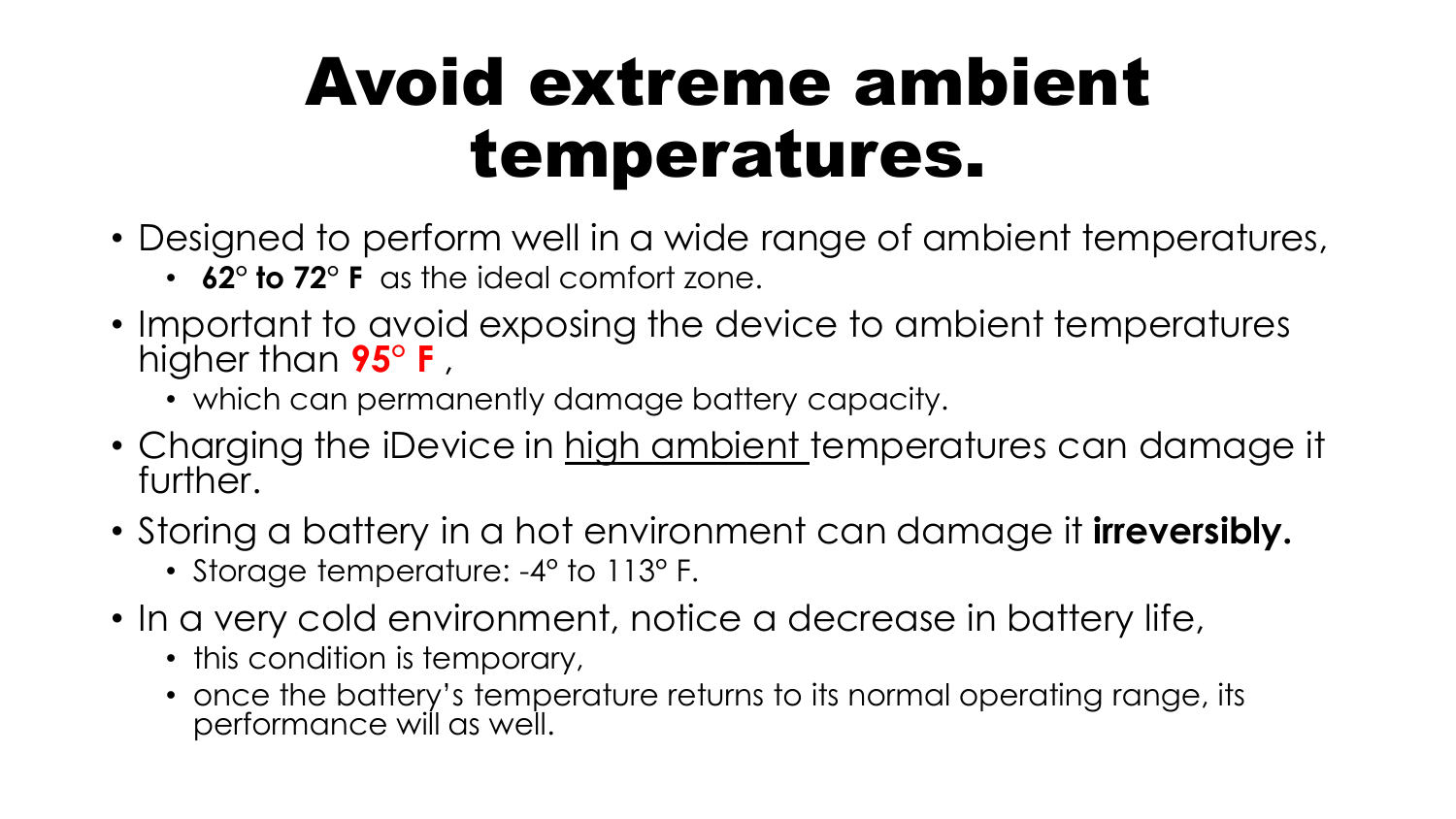#### Store it half-charged when storing it long term.

- Two key factors will affect the overall health of the battery:
	- 1. the environmental temperature
	- 2. and the percentage of charge on the battery when it's powered down for storage.
- Do not fully charge or fully discharge the device's battery,
	- charge it to around 50%.
	- power down the device to avoid additional battery use.
	- store the device in a cool, moisture-free environment that's less than 90° F.
	- Storing the device for longer than six months,
		- charge it to 50% every six months.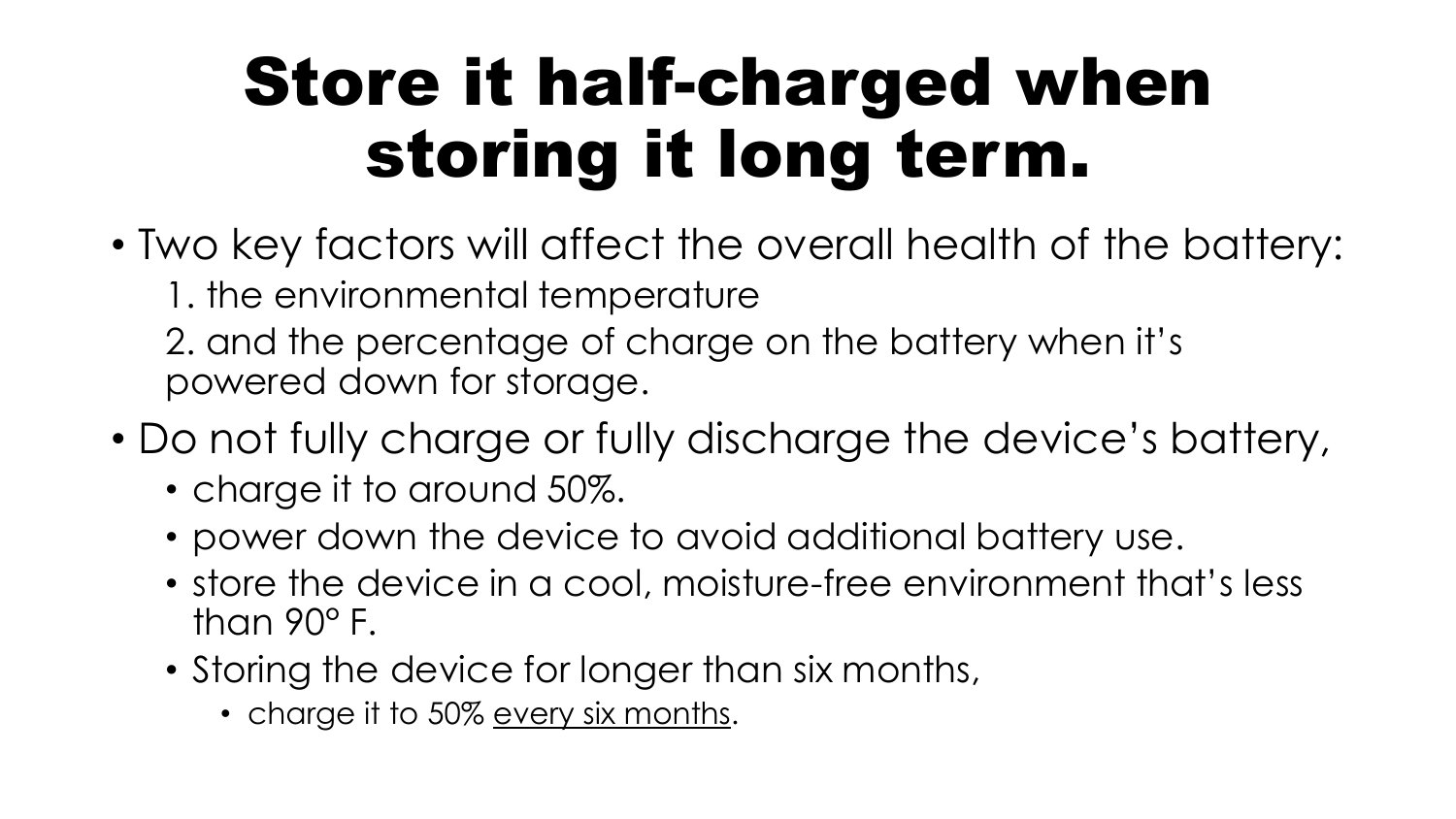#### 10 Best iPhone and iPad Cleaner Apps of 2020

- A drawback of iDevice is its limited internal memory.
- The iDevice stores different caches:
	- remnants of applications
	- cookies
- To clean up those files from iDevices;
	- use cleaner Apps (third party apps).
- 10 Best iOS cleaner for 2020 to boost the performance of the Apple device.
- Download these Apps from the App store to perform regular maintenance of the iDevice.
- <https://bit.ly/35fW2fW> website resource.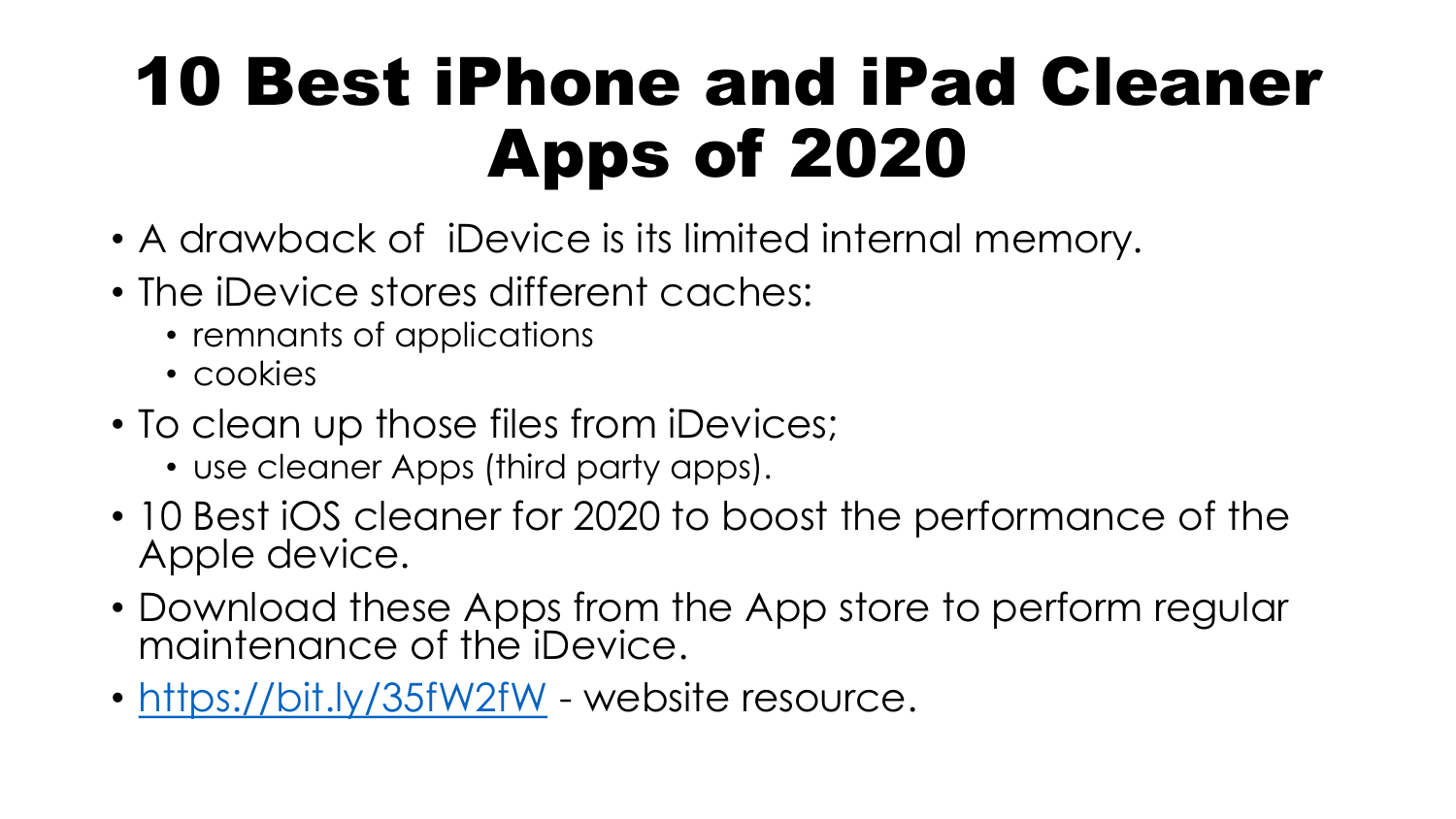#### Best iPhone and iPad "Digital" Cleaner Apps

- Limited internal memory.
- Device stores different caches, remnants of applications and cookies. (*Pack rats*)
- Use cleaner Apps to clean iPhone & iPad.
- Download from the App store

to perform regular maintenance .

- <https://bit.ly/35fW2fW>
	- for detailed information.

PhoneClean Clean Doctor Magic Phone Cleaner Phone Cleaner Cleaner: iRemover: Dr. Clean: iChecker:

• <https://bit.ly/33hoJY6> -Another reference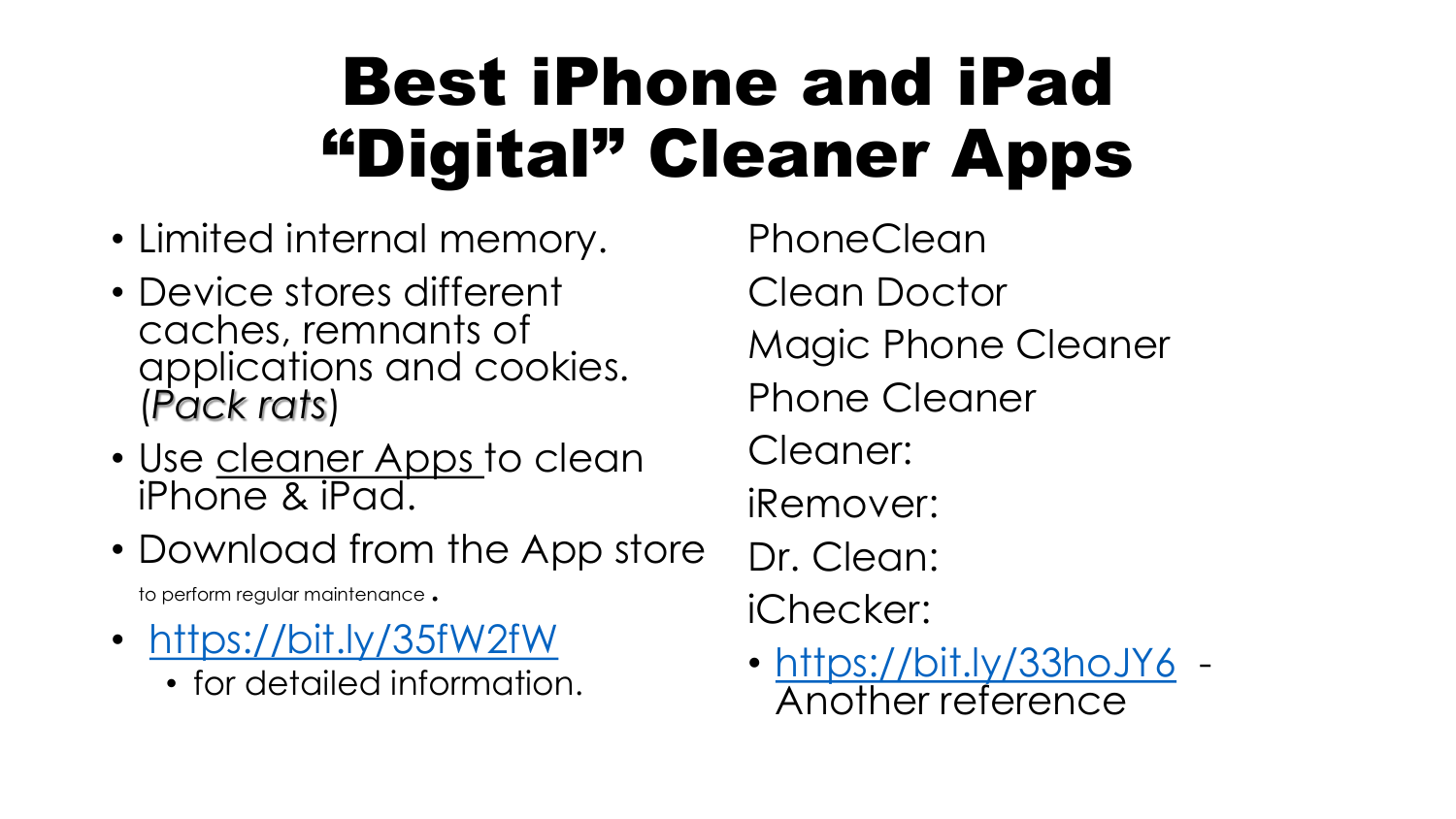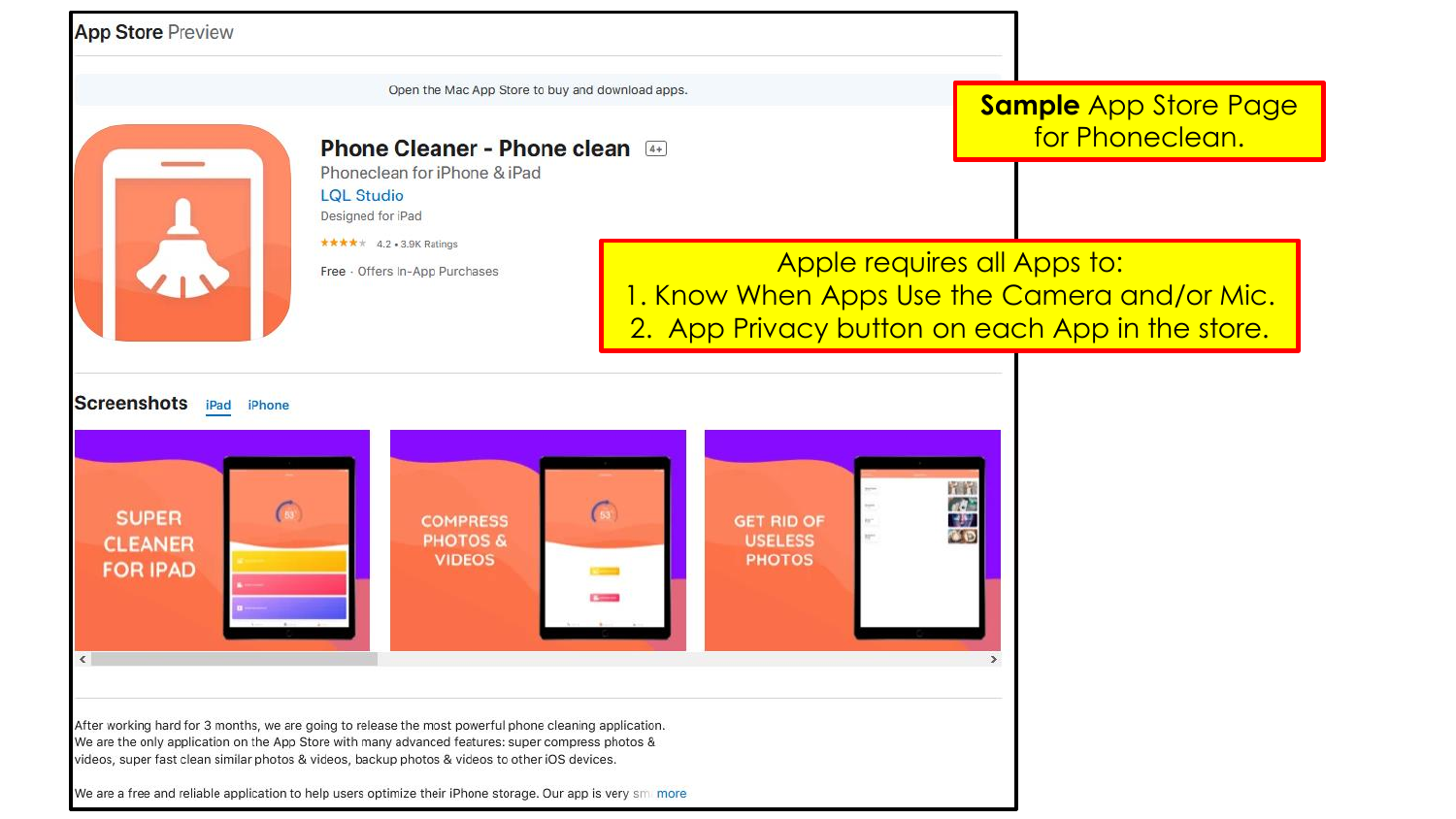# iOS Cleanup Guide

#### Maintenance Tips for iPhone & iPad iOS 14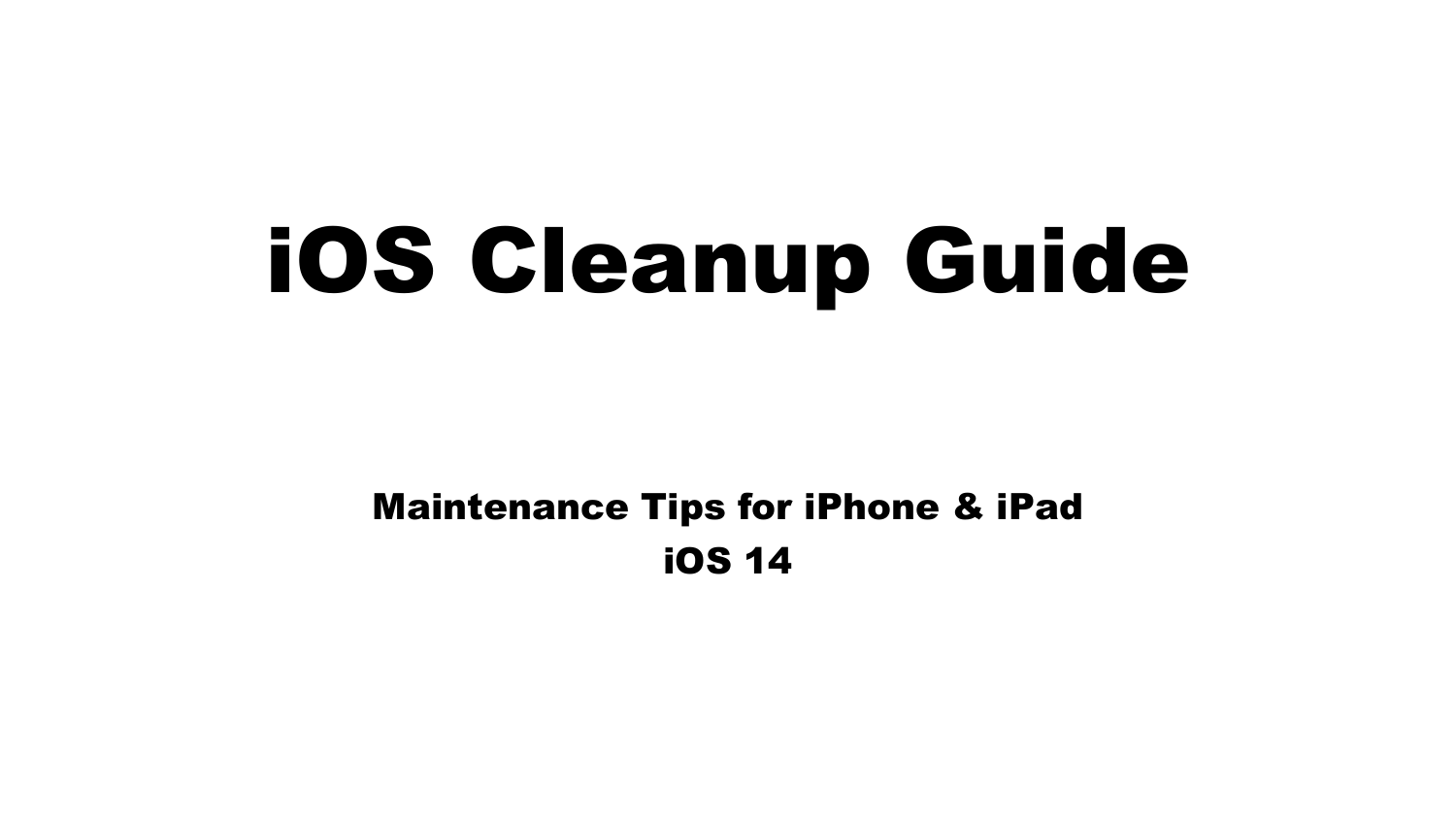#### Delete Apps Not Using… & Shouldn't Be Using

- Some apps laying around we don't use.
- Delete all the unused apps!
	- They're taking up space and doing no favors.
	- Don't be a '*pack rat*'.
- Deleted Apps go into the iCloud account for that device.
	- 5GB free.
- Always download them again later for free.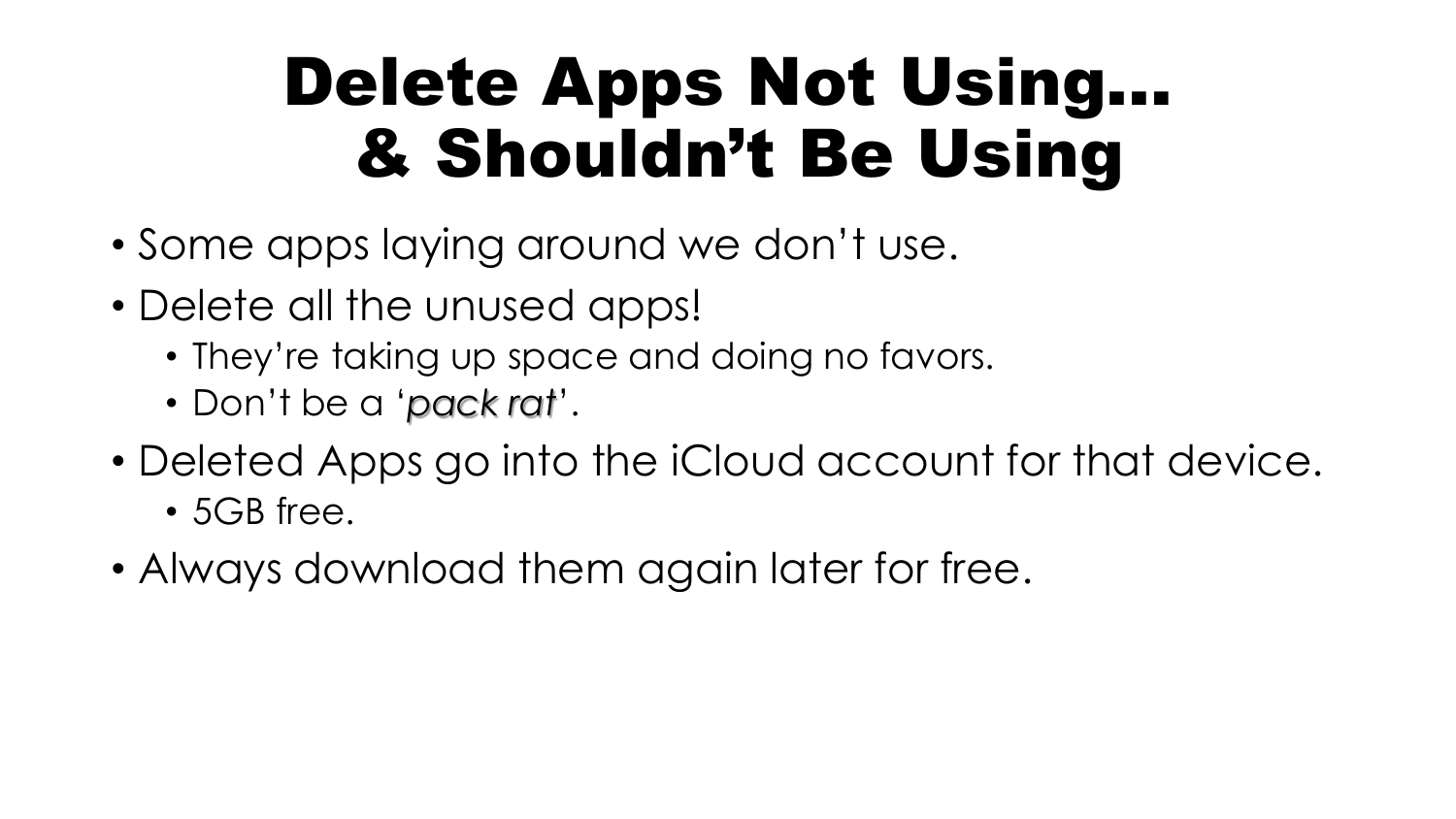#### Throw Less Used Apps & Junk into a Folder

- Each iDevice comes with apps we don't use;
	- yet can't uninstall.
- Toss them into a folder
	- put that folder on a secondary or third Home Screen,
	- and forget they exist.
- That folder helps to clean up the Home Screen.
- It's better than nothing.
- Review How to make a Folder.
	- Touch & Hold > Apps Jiggle > Slowly Move one app over another.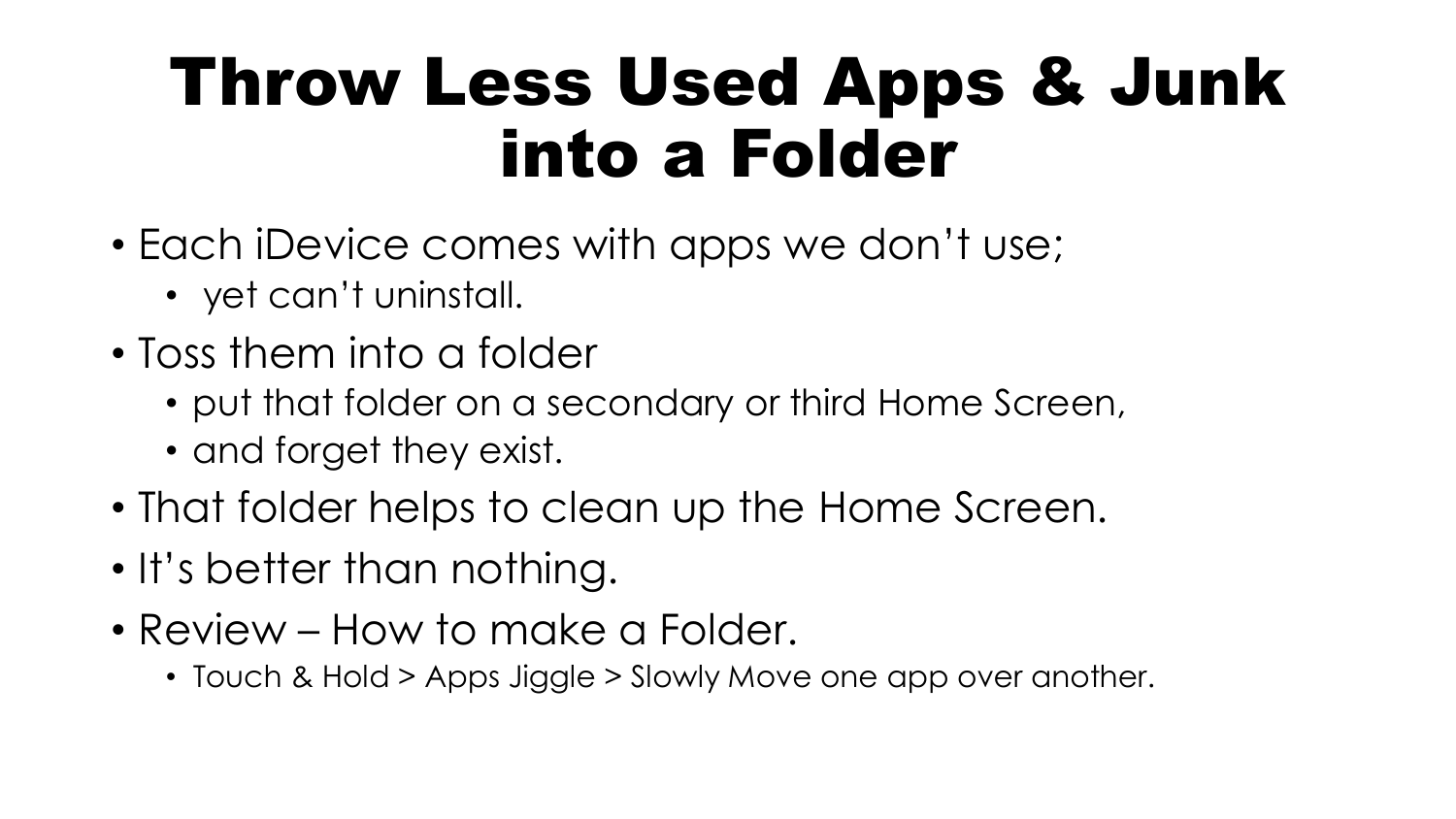### Back-Up

- Get into the habit of regularly backing up iDevices.
	- it is essential, for so many reasons, from;
		- easy recovery in case of a software update gone bad,
		- a lost iDevice,
		- A new iDevice.
- Backup iOS devices to:
	- iCloud or iTunes, or both.
	- iCloud is easy but it's easily overloaded (5GB Free)
	- iTunes basically allows for unlimited backups because it goes to the PC hard drive.
		- copy those backup files to another location like an external drive.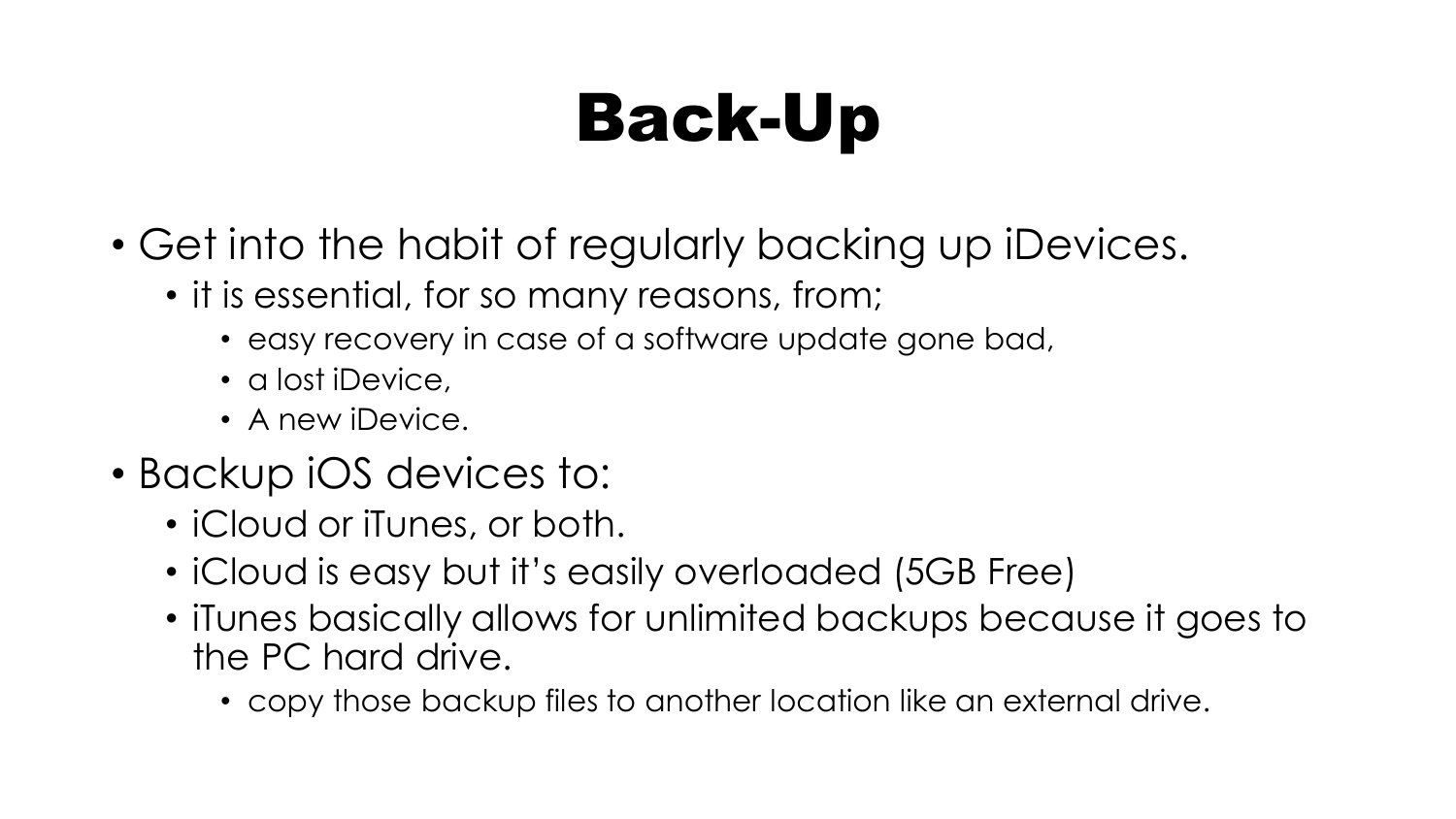### Update Apps

- Apps also need to get updated.
	- Do this frequently
- 1. Open the "App Store" app
- 2. Tap the profile picture top right.
- 3. Scroll down to view the apps with available updates.
- 4. Tap on "Update All" to update all the apps at once.
	- A. Alternatively, tap the "Update" button next to an app to only update particular apps.
- How to Set Automatic Updates.
	- 1. Settings > App Store > Automatic Downloads > turn **ON** App Updates.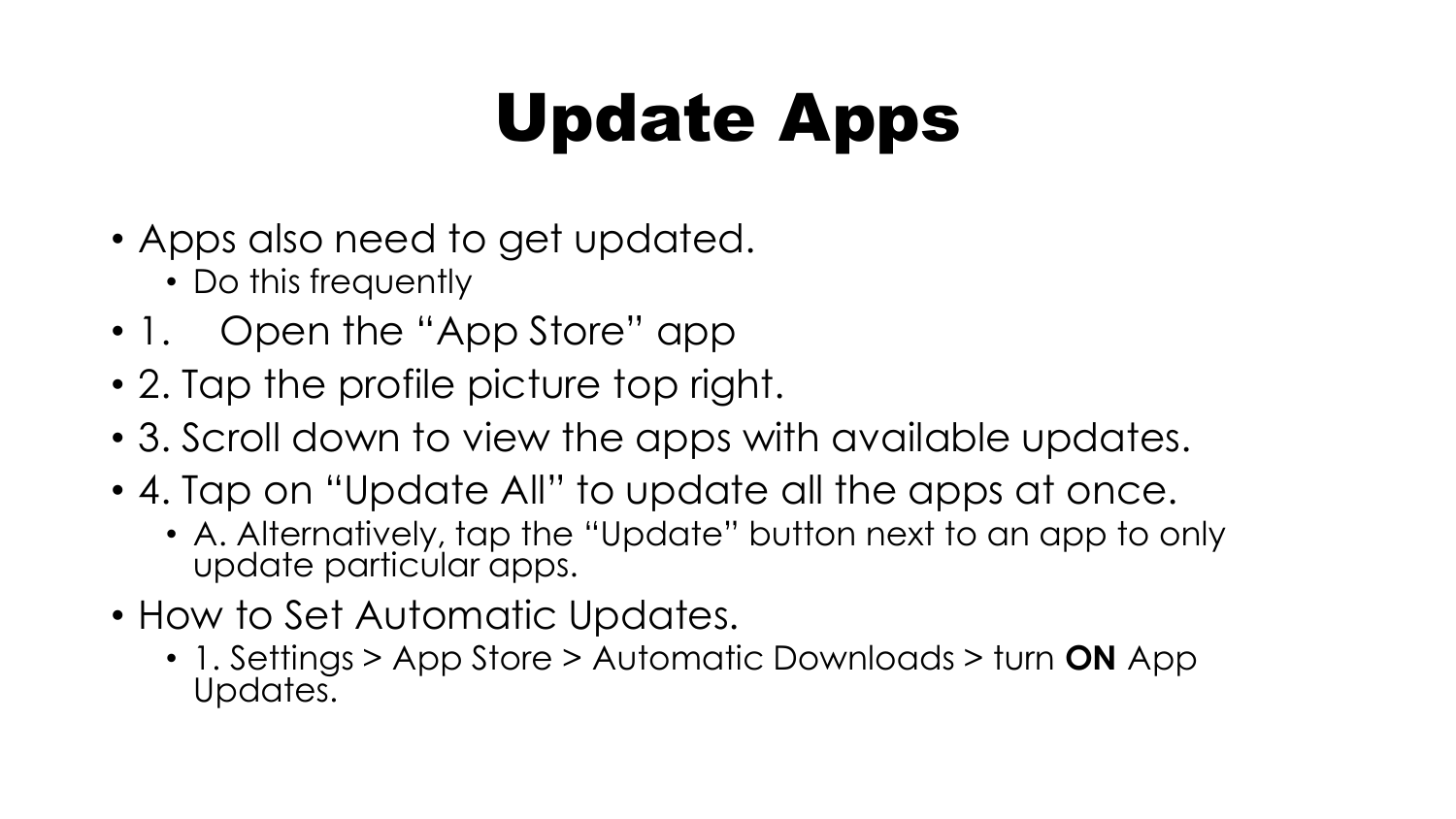### Check Storage and Optimize

- Settings > General > iDevice Storage > App name.
- There will be a list of individual apps;
	- sorted by total amount of storage used for each app,
	- decide if removing/reducing storage for those apps is right.
- Display for each individual app will present options:
	- Info: App Size
	- Info: Documents and Data size.
	- Offload App app goes to iCloud account,
		- keeps documents and data associated with app on device.
	- Delete App deletes the app and all related data.
- App that can **not** be deleted will show different results. Example: Safari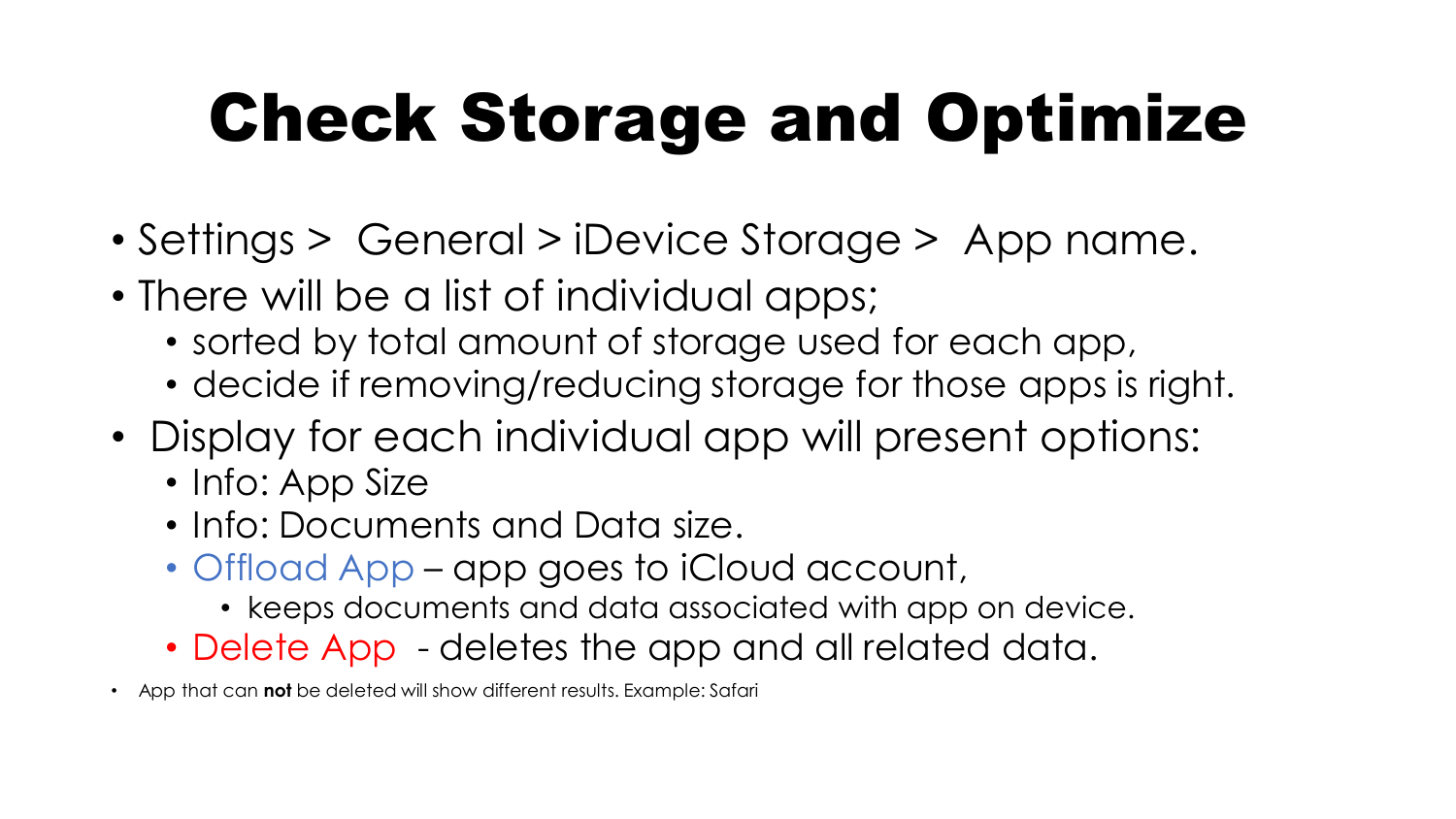### Clear Safari Cookies and Data

- Settings > Safari > Clear History and Website Data > Clear.
- Clearing history, cookies, and browsing data from Safari won't change the AutoFill information.
- To clear cookies and keep history, go to:
	- Settings > Safari > Advanced > Website Data > Remove All Website Data.
- To visit sites without leaving a history,
	- turn private browsing on or off.
- When there's no history or website data to clear, the setting turns gray.
	- The setting might also be gray if web content restrictions set up under Content & Privacy Restrictions in Screen Time.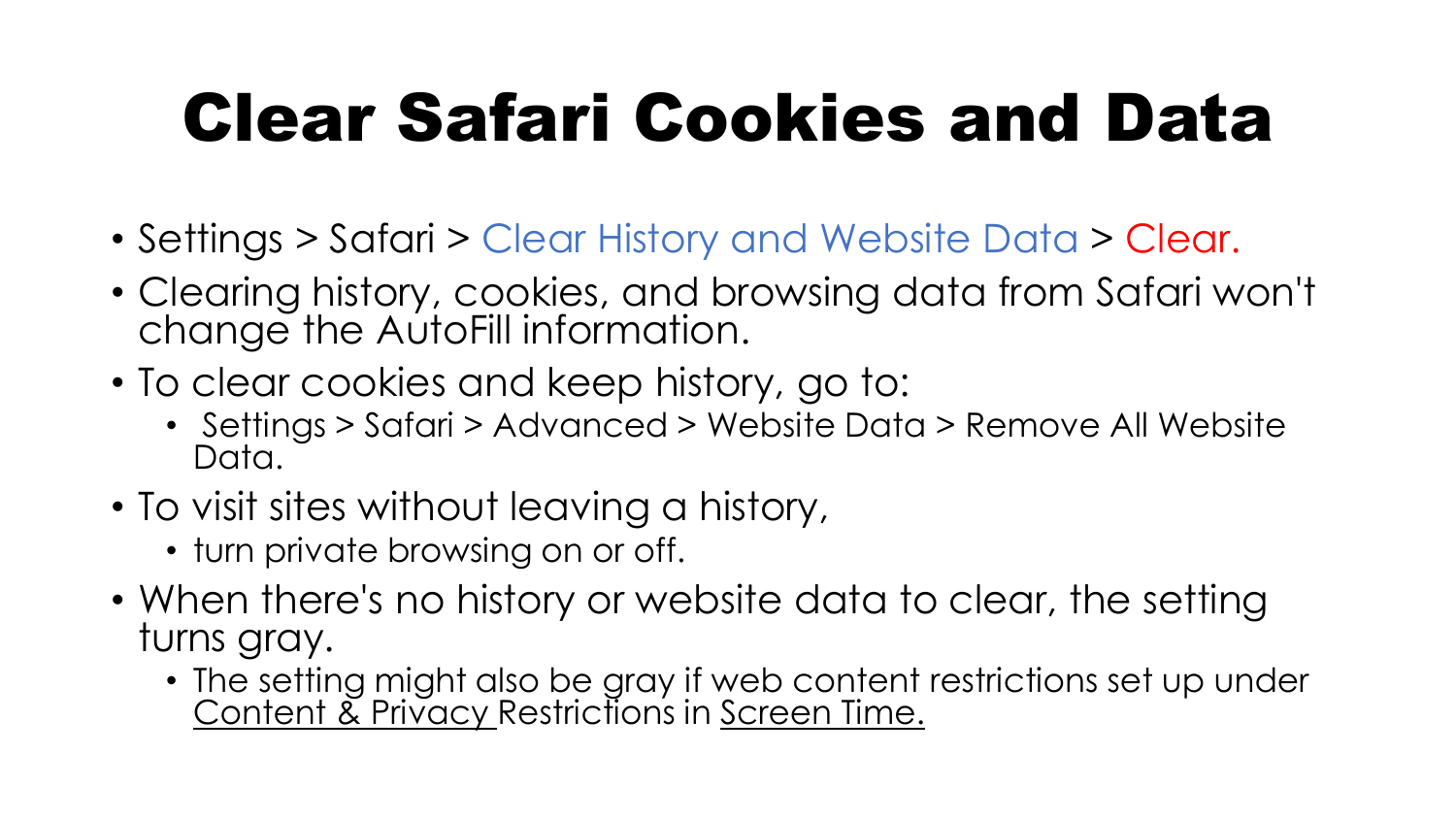#### Disable Content & Privacy Restrictions

- Settings > Screen Time > Content & Privacy Restrictions > Turn **OFF** the switch for Content & Privacy Restrictions.
- Now, go back to:
	- Settings > Safari > Clear History and Website Data.
		- the option to wipe out history will appear again.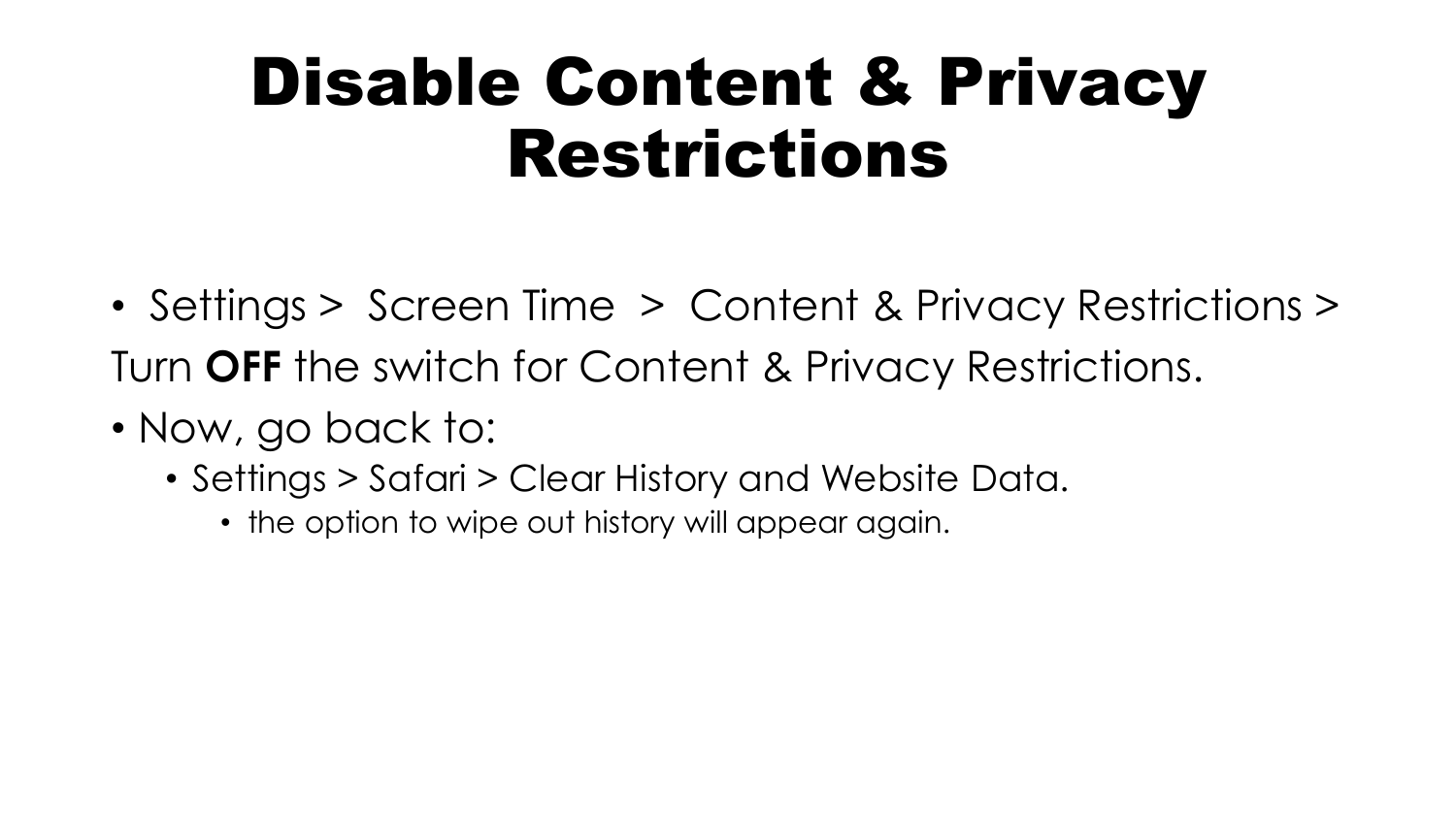#### Adjust Brightness & Disable Background Processes

- To adjust screen brightness:
	- Keep in mind, the brighter the screen, the more battery power is used.
- Settings > Display & Brightness > Adjust the Brightness.

#### • **Disable Background Processes**

- Background App Refresh
- Settings > General > Background App Refresh.
	- This process can take up a lot of power and resources,
	- potentially slowing down overall performance.
- To turn off Automatic Downloads:
- Settings > App Store > turn **OFF** Apps / App Updates..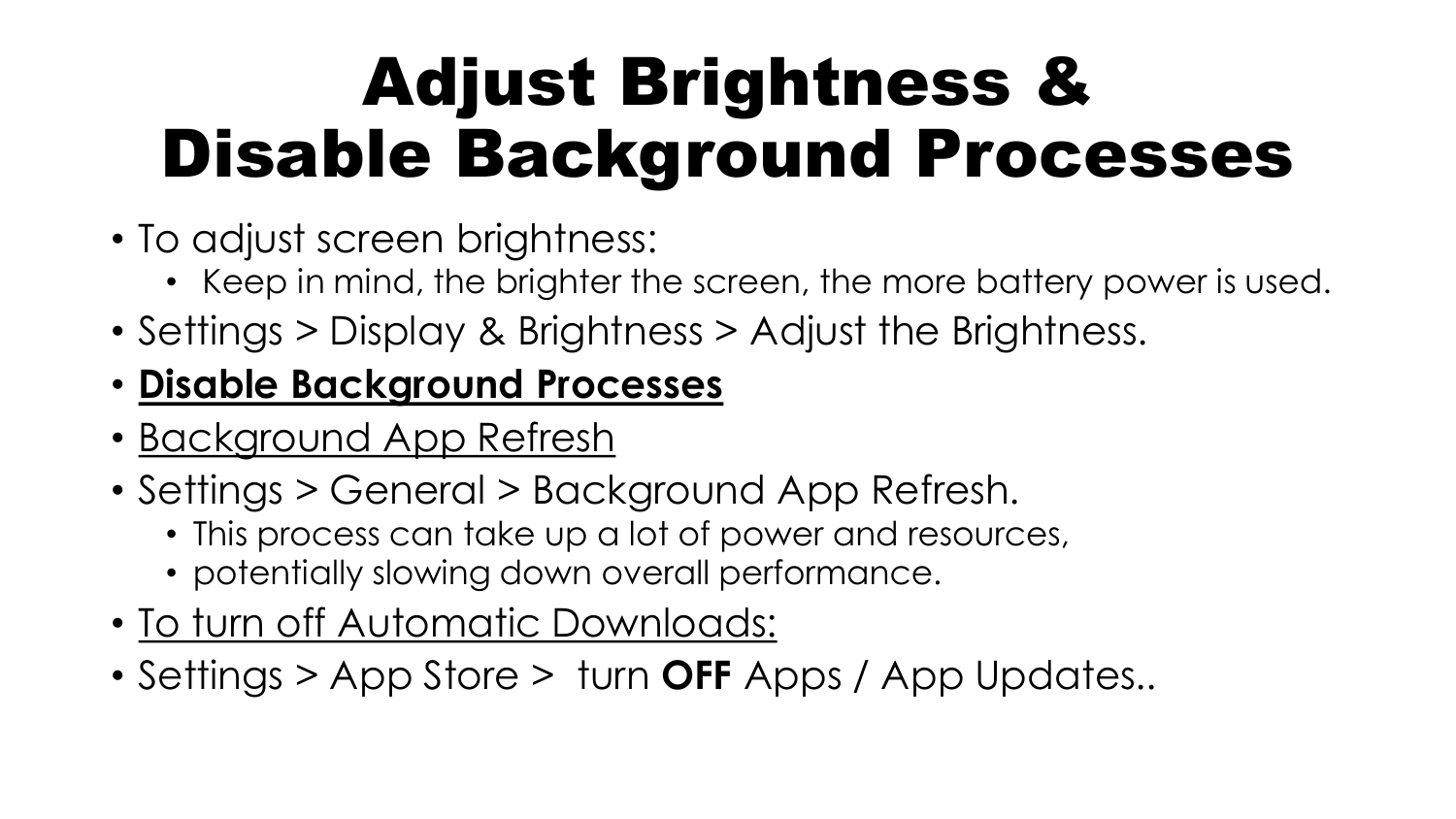#### Optimize Settings for More Battery Power

- Optimize to get the most out of the battery. Ways to do this include:
	- Turning **OFF** bluetooth when not using it, (Settings > Bluetooth)
	- Identify iPhone Apps Draining Battery Life, (Settings > Battery)
	- Disable Location Services, (Settings > Privacy > Location Services)
	- Disable Background App Refresh, (Settings > General > Background App Refresh)
	- Turning down the brightness on the display, (Settings > Display & Brightness)
	- Place iPhone Facedown, (display doesn't light up when receiving a Notification)
	- Turn **OFF** Raise to Wake on iPhone, (Settings > Display & Brightness > Raise to Wake > Toggle Off.)
	- Turn OFF Dynamic Wallpapers, (Settings > Choose a New Wallpaper)
	- Fetch mail on a longer interval, (Settings > Mail > Accounts > Fetch New Data)
	- Disable Motion effects. Settings > Accessibility > Motion > Reduce Motion)
- **NOTE:** furn ON the Airplane mode. (device charges faster)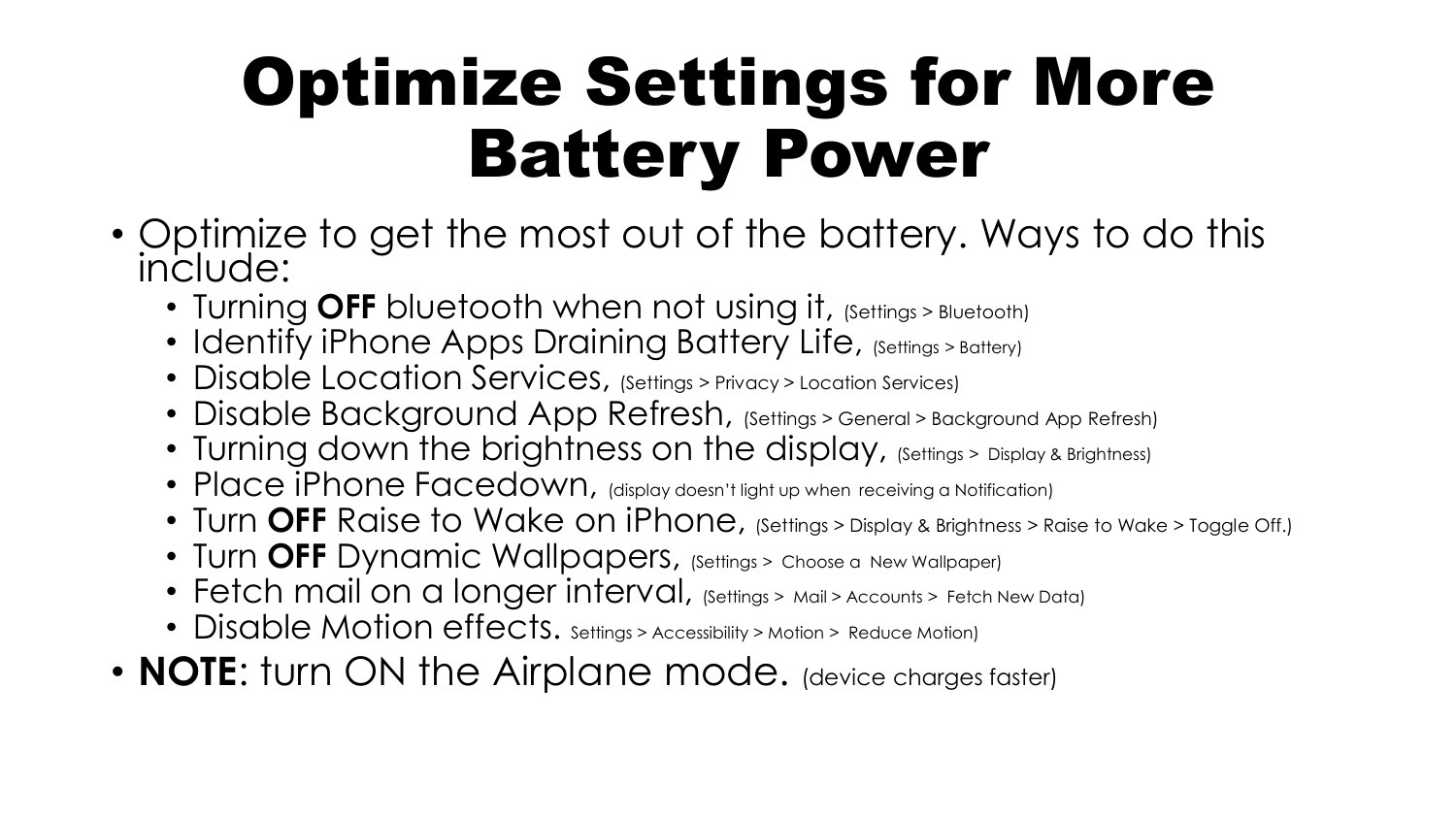#### Email Push/ Fetch/ Manual

- Push: the most active option.
	- the device is constantly at the ready to receive new data;
		- as soon as an email arrives,
		- iCloud pushes that data to the device.
	- the downside of opting for Push is that the battery charge is more quickly consumed.
- Fetch: this option instructs the device to check for messages at set intervals;
	- such as every 15, 30, 60 minutes or manual,
	- the iOS devices aren't constantly consuming the battery,
		- to maintain the Internet connection,
		- and receive data that's being pushed from iCloud.
- Manual: total control of when to receive email data.
	- emails are downloaded when opening the Mail app.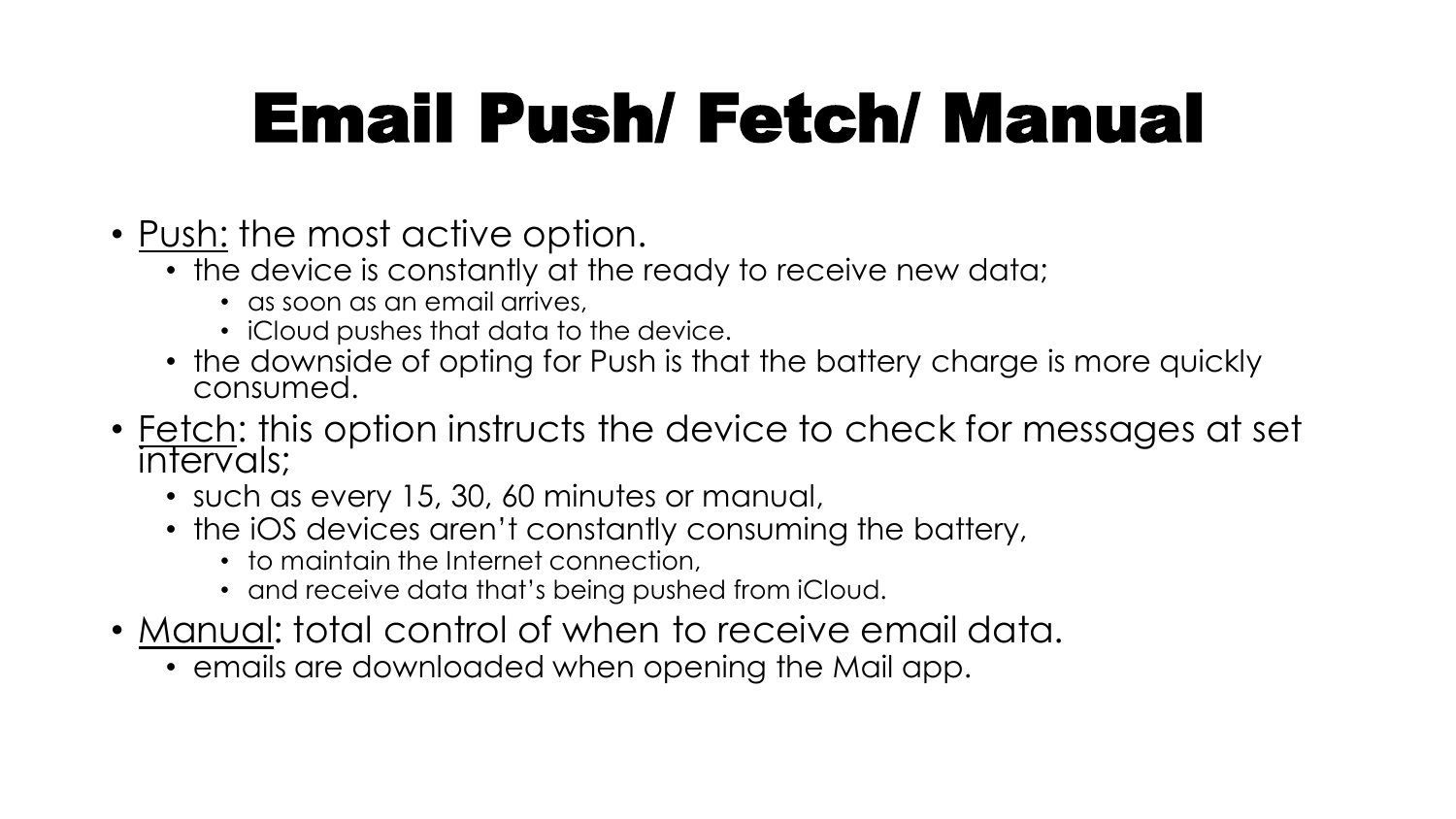#### Fetch

- The iDevice will regularly check with Apple's email server for new email.
- If it finds something, the emails will be downloaded.
- Configure how often iDevice checks for email:
	- Automatically: will fetch new data in the background only when on power and on Wi-Fi.
	- Manually: email only checked after opening the Mail app.
	- Hourly
	- Every 30 minutes
	- Every 15 minutes
- Push is better for battery life,
	- check the server less frequently with Fetch,
	- that also helps.
- Choose which email mailboxes get pushed /fetch. (multiple accounts)
- **NOTES:**
- 1. Push only works with newer email protocols like IMAP. ("Internet Message Access Protocol")
- 2. Older protocols like POP can only use Fetch. ("Post Office Protocol." POP3)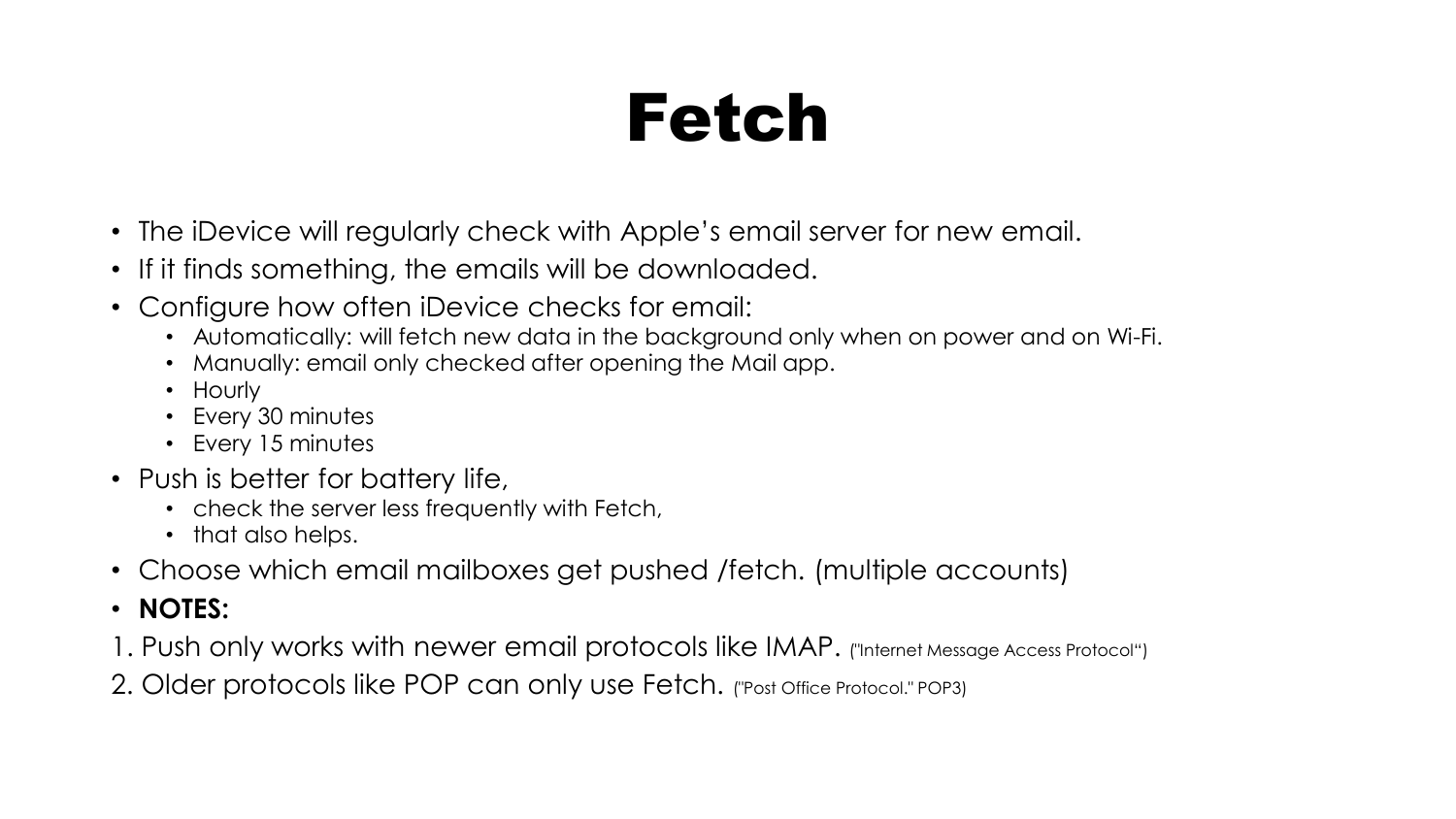#### Updating Apps vs. Using "Better" Apps

- New, updated apps are larger in size than their older ones.
- That's the usual norm because mostly, new features are "added."
	- this doesn't fit well for large apps running on older iOS devices. like the iPad 2.
- There's just one thing to do: look for a suitable alternative that's lesser in size.
- Cannot re-install an older version of an app on the iDevice
- Refrain from updating an app if it's already occupying a lot of space
	- find alternatives that are minimal in size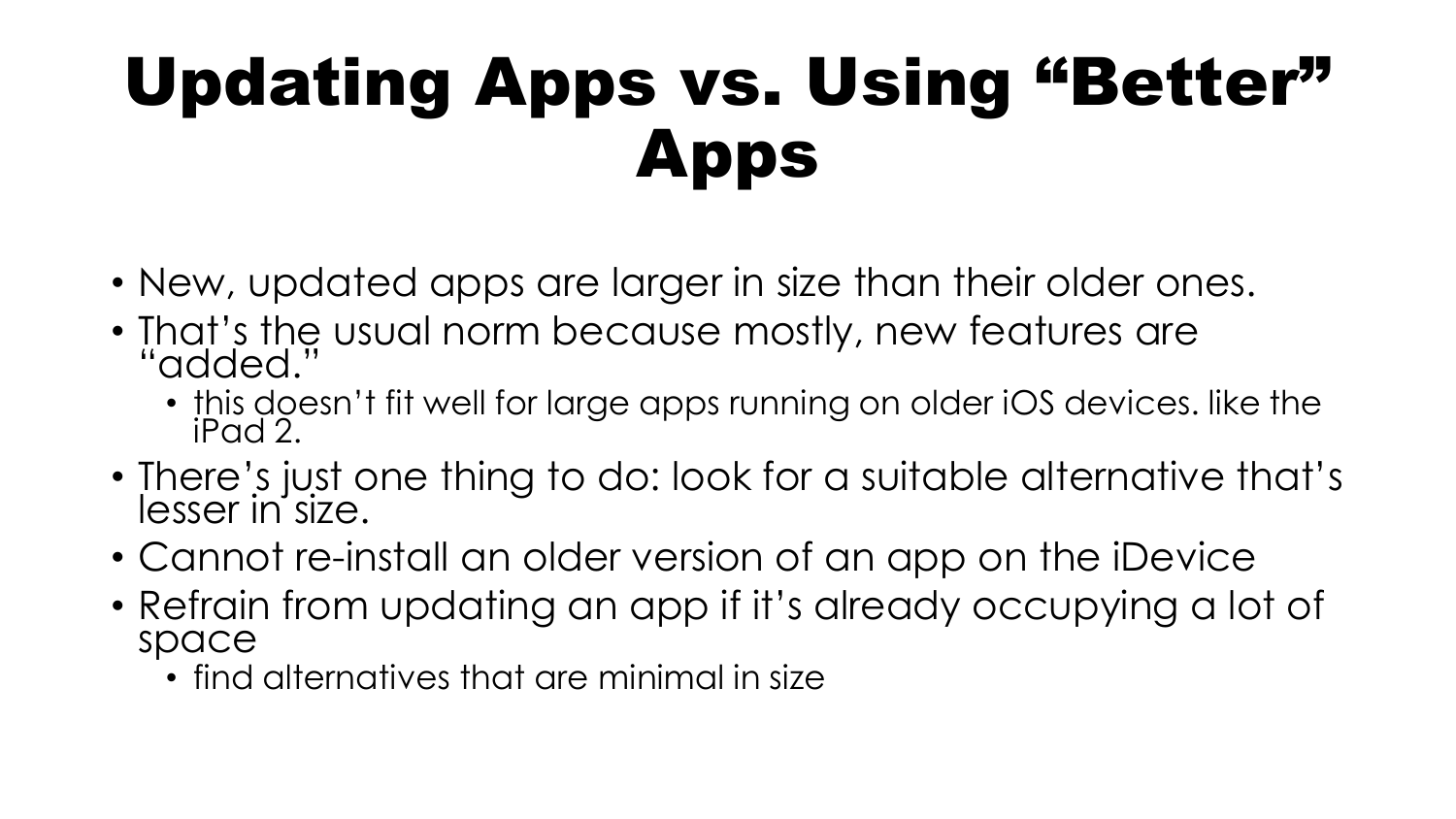## Rely on Stock apps

- Stock apps that come bundled with iOS.
	- saving a lot of space,
	- using the resources as envisioned by Apple's iOS engineers themselves.
- This isn't a "fix" but we're talking about the optimal methods to speed up the iDevice.
- **Example**: using a separate reminders app that's 15MB and stores a lot of data;
	- try switching back to the stock Reminders app.
		- ditto with things like Weather, Notes, Calendar, Mail,
		- and browsers of course.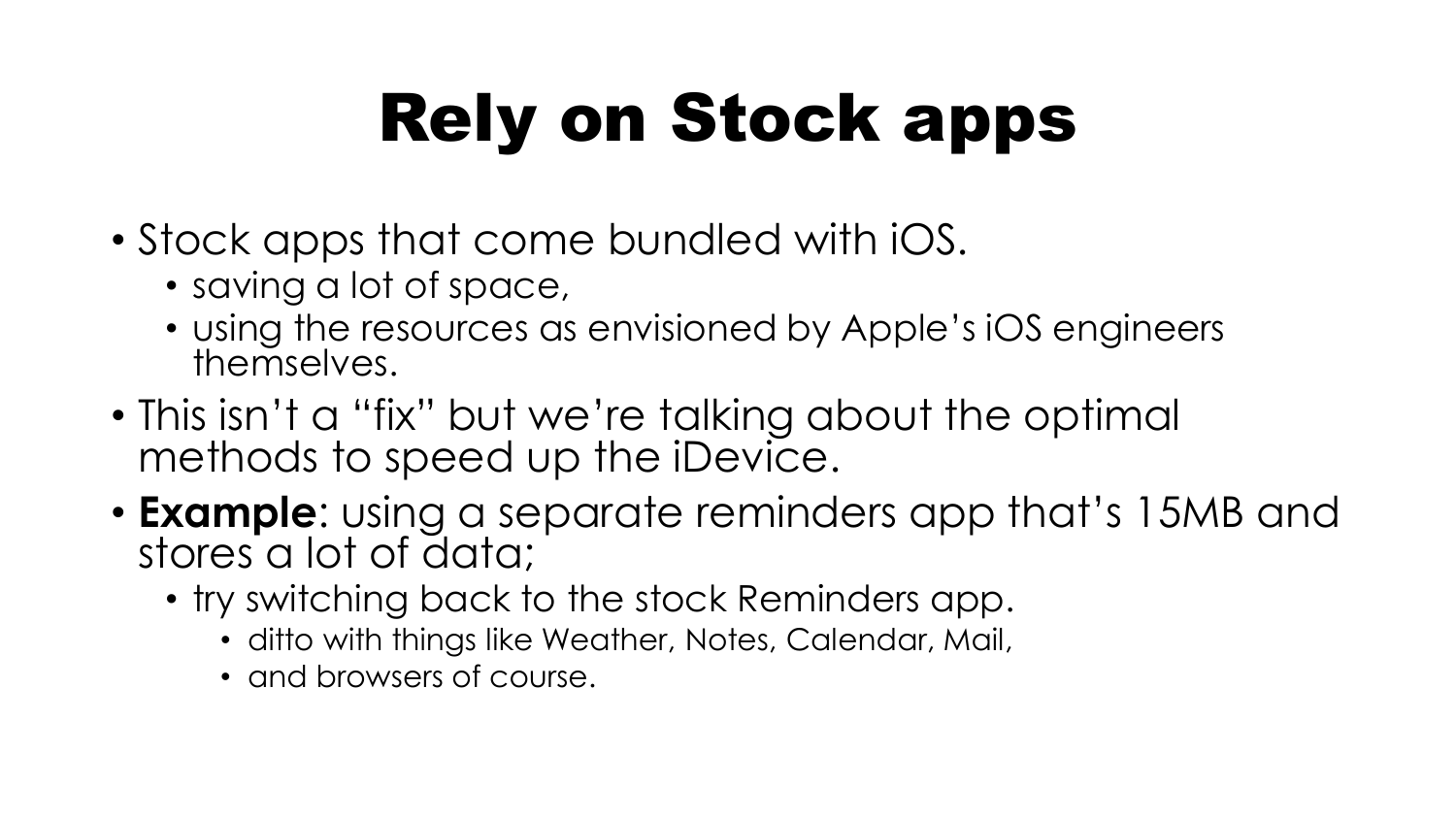#### Get iDevice ready for service at an Authorized service

- To protect information and save time:
- Follow these steps before taking a device to an Apple Store, Apple Authorized Service Provider, or carrier.
	- If the device won't turn on or respond, finish as many steps as possible:
- 1. Back up the iOS device.
- 2. Have the Apple ID password ready.
	- A. May need the Apple ID password to erase the device and turn off Find My iPhone.\*
- 3. Bring the sales receipt (if possible), service may require proof of purchase.
- 4. Bring the device and any accessories. (Power Cord)
- 5. Bring a form of personal identification.
- 6. Call to check need an appointment before going to a service location.

**Example:** schedule a Genius Bar reservation before going to an Apple Store.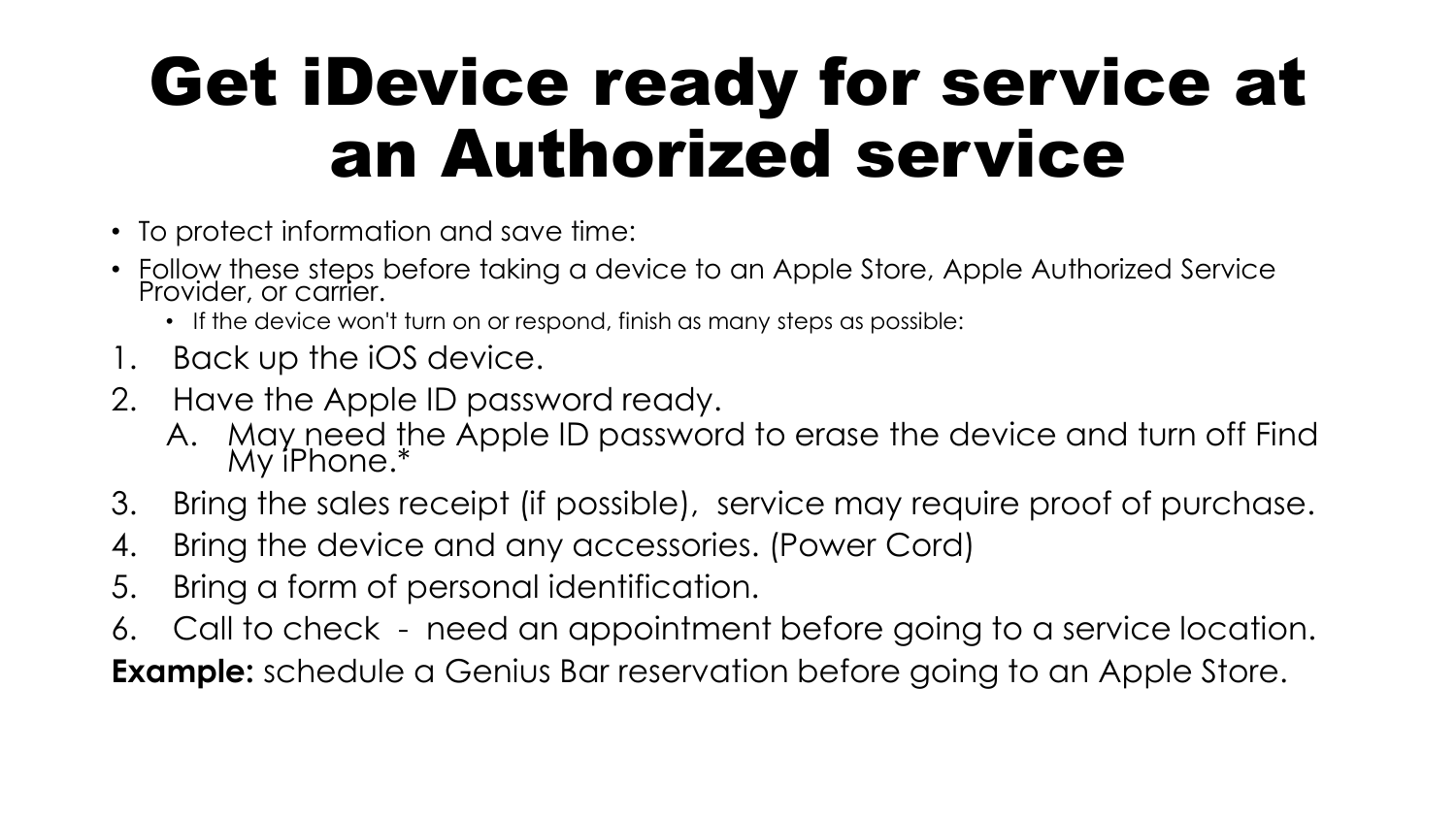#### Before sending the iDevice

- Follow these steps before sending the iDevice in for repair or replacement. If it won't turn on or respond, finish as many steps as possible:
- 1. Un-pair the devices.
	- A. When unpairing the iPhone will create a new backup of the Apple Watch.
	- B. Use the backup to restore the Apple Watch when the iPhone returns from service.
- 2. Back up the iOS device.
- 3. Go to Settings > Messages and turn **OFF** iMessage.
- 4. Go to Settings > [your name] > Find My [device], then turn **OFF** Find My [device] to disable Activation Lock.
- 5. Enter the Apple ID password, and tap Turn **OFF.**
- 6. Erase the device.
	- A. Go to Settings > General > Reset > Erase All Content and Settings.
	- B. Enter the passcode and Apple ID password.
	- Can't erase the device because it won't power on or isn't responding, erase it from iCloud.com.
- 7. Remove any SIM card, case, or screen protector from the device
- 8. Keep the power cable and charger.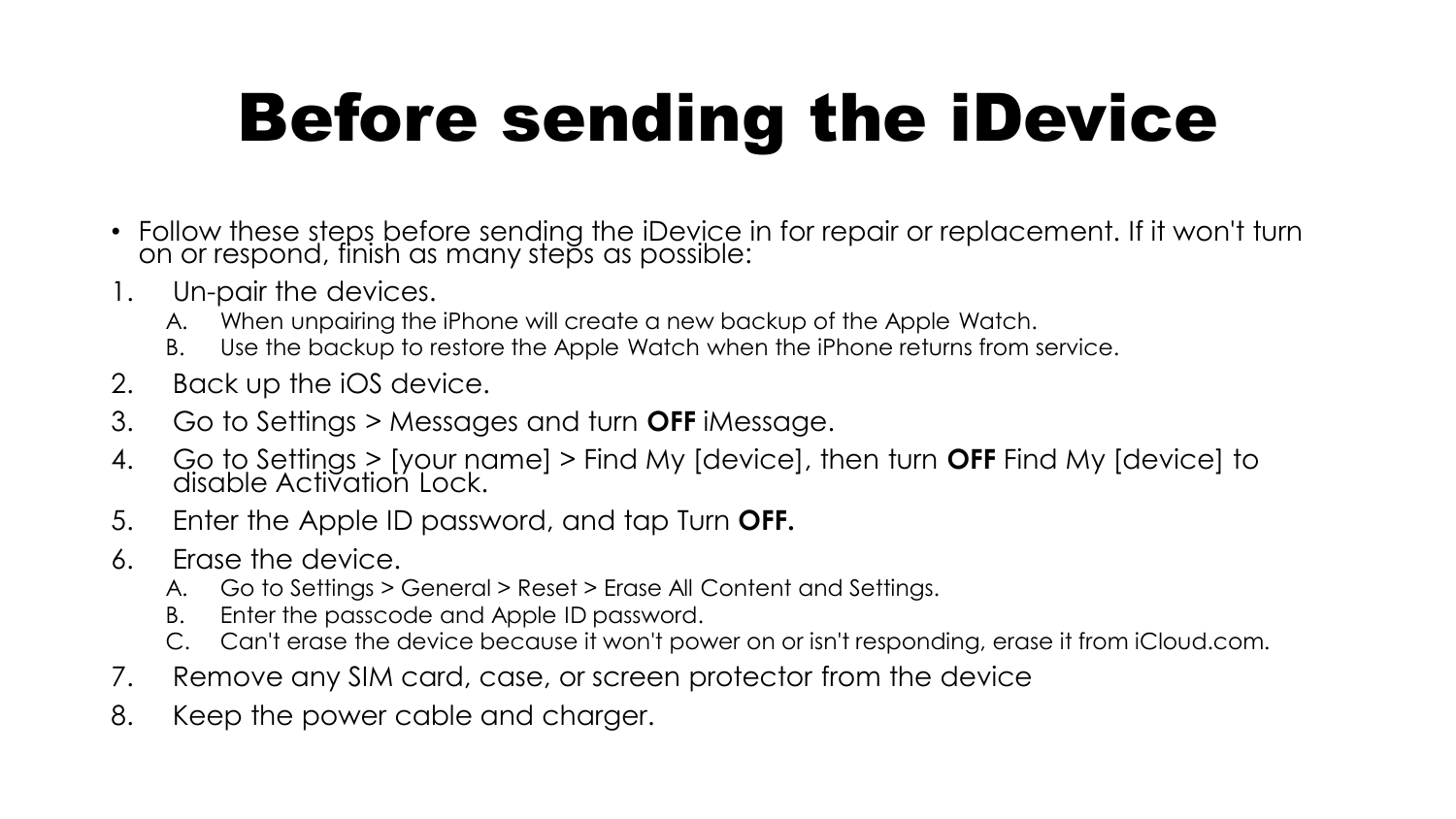#### Free up memory by restarting the iDevice

- Restarting an iDevice from time to time is a good way to clear out the memory.
- Here's how to restart the iDevice:
- 1. Hold down the power button until "slide to power off" appears.
- 2. Swipe the power off slider. (left to right)
- 3. Wait until the device has fully powered down. (min 30 seconds)
- 4. Press and hold the power button to turn the iDevice on again.
- 5. When the Apple logo appears release on the power button.

**NOTE:** Doing this on a regular basis is vital on an iDevice.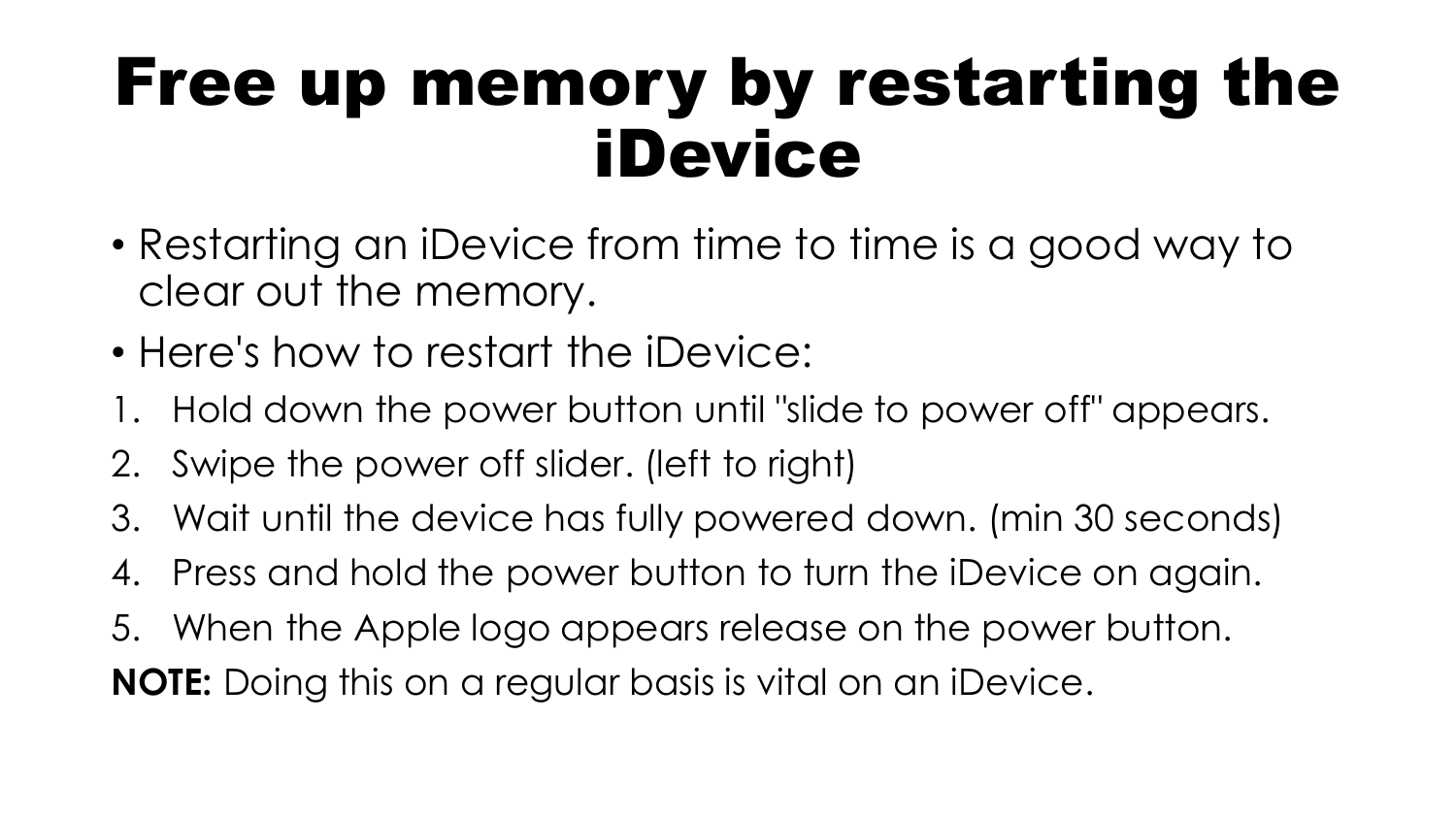# Extra Information

[jminich@apcug.org](mailto:jminich@apcug.org)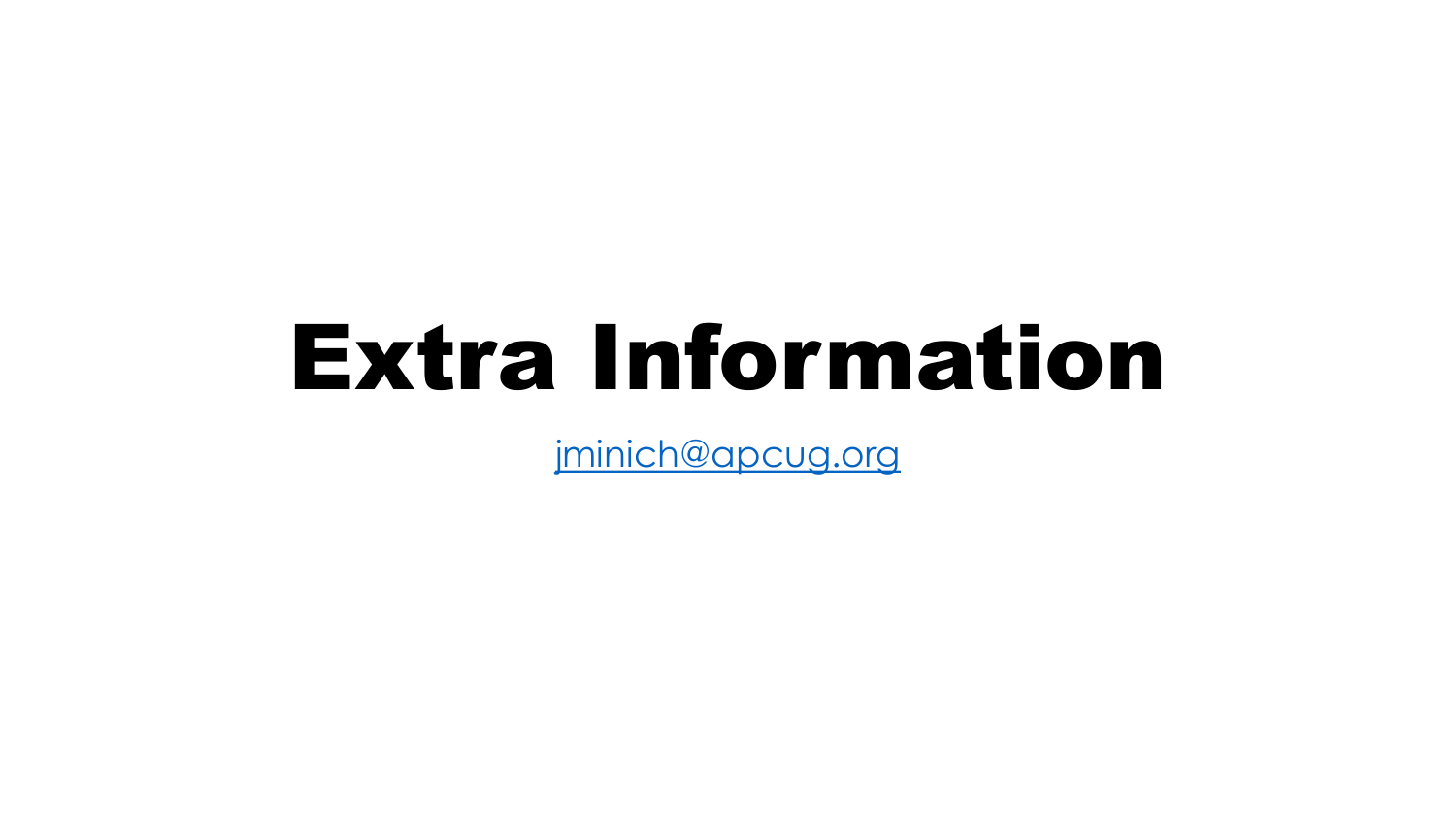Consumers Report

#### My suggestion **newPrinter Canon Maxify** MB 2720 or 2120 **4 Cartridges**

[CR Recommends](https://www.consumerreports.org/products/printers-28966/all-in-one-printer-28714/brother-mfc-l5700dw-386403/) [Brother MFC-L5700DW](https://www.consumerreports.org/products/printers-28966/all-in-one-printer-28714/brother-mfc-l5700dw-386403/) [Brother DCP-L5500DN](https://www.consumerreports.org/products/printers-28966/all-in-one-printer-28714/brother-dcp-l5500dn-386404/) [Brother HL-L2395DW](https://www.consumerreports.org/products/printers-28966/all-in-one-printer-28714/brother-hl-l2395dw-396001/) 

Bestinkandtoner.com

**Magazine** 

#### Keep Your Printer Turned On

By leaving an inkjet printer on, you avoid triggering a maintenance cycle each time you use it. According to our test results, that can yield big savings from your ink costs because many of the printers we evaluated used as much ink to clean the print heads as they did for actual printing.

When we kept the printers on, we saw a noticeable reduction in ink consumption even on some of the most ink-hogging models.

Worried about the cost and environmental impact from the extra energy? Inkjets consume very little power when not in use, so your ink savings should considerably outweigh those concerns.

Some Printers go into Sleep Mode Automatically

Leave the Ink-Jet Printer **ON**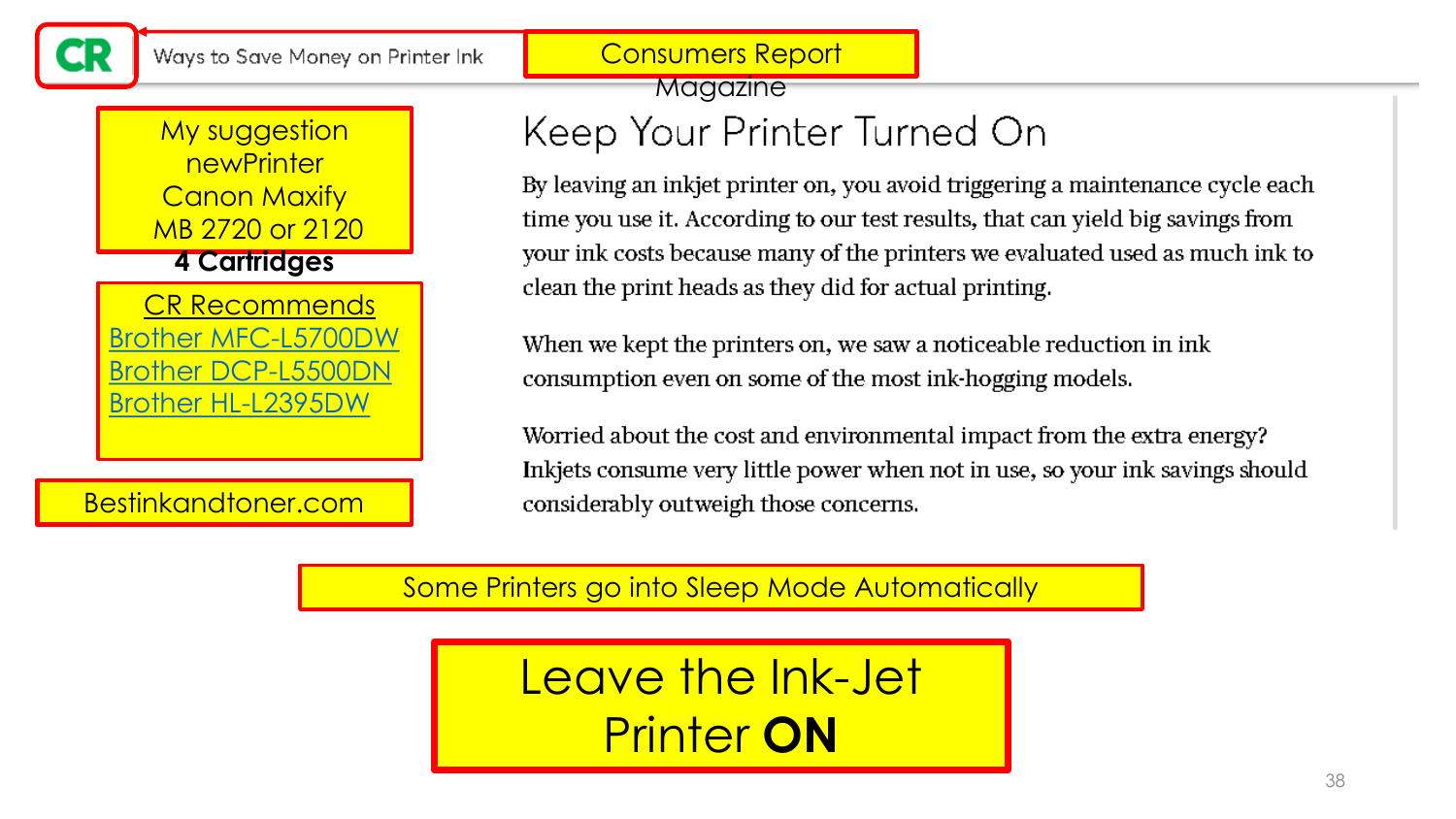#### **Reasons not to Turn A Printer**  ON and OFF

- Because it:
- **Negatively affects** the inner workings of the print system
	- creating more opportunities for malfunction.
- **Increases the likelihood of having to clean** (or replace) the print heads,
	- sooner rather than later.
- **Wastes ink -** because each time a start up/shutdown of the printer,
	- the print heads are forced to run through their complete cycle
	- in preparation for printing,
	- dumping ink into the bottom of the printer.
		- Via the spittoon.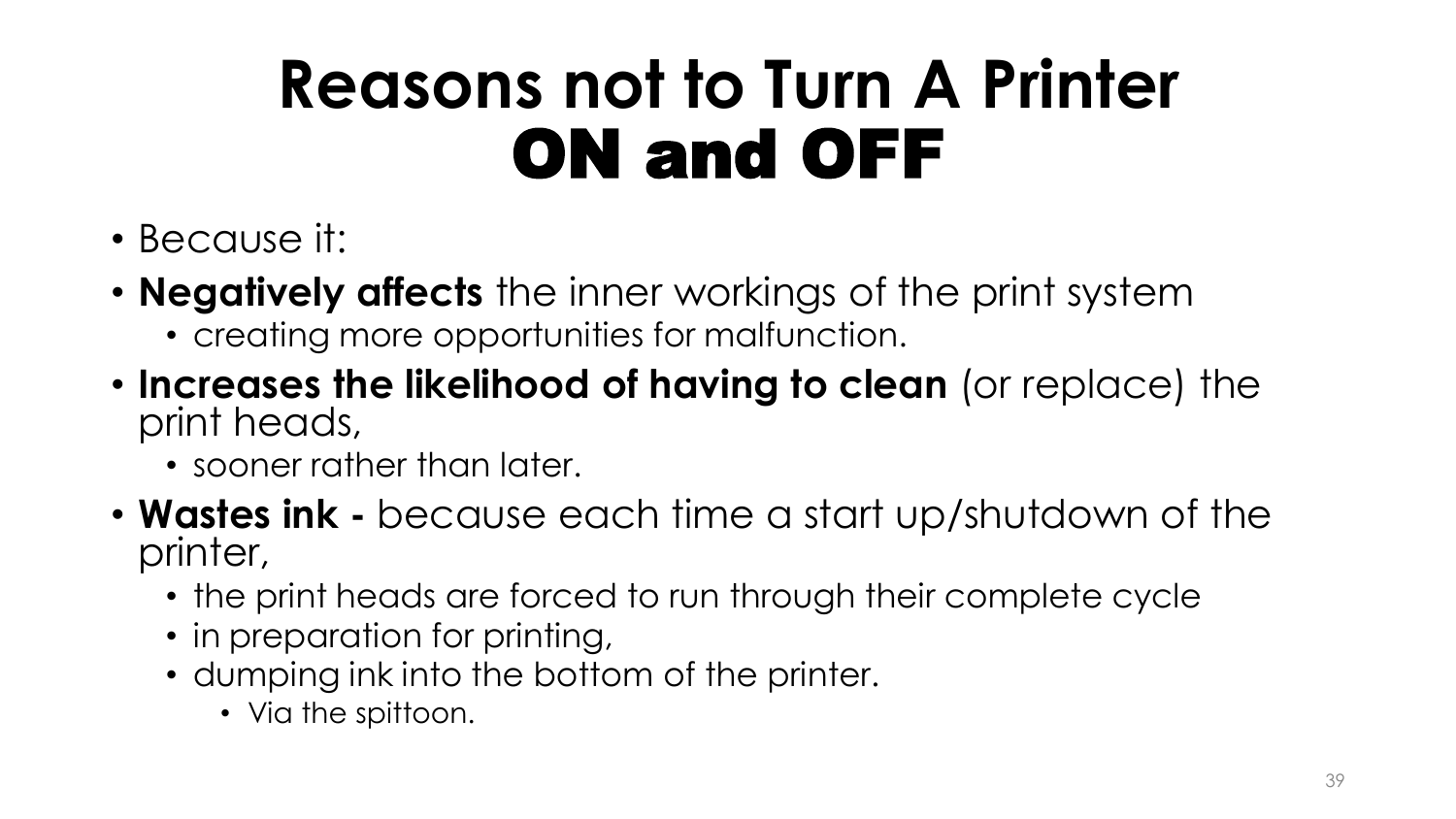### iDevice icons/symbols





In-App Purchases – while using the App, pop-up to \$\$



- Already on this device at one time. Download for free again.
- Open  **This App is on the iDevice. Tap to open.**

iPhone X or later, a colored bubble behind the time in the status bar.



A **blue** bubble -an app is currently using the location, the iPhone is Screen Mirroring, or

is providing a Personal Hotspot to another device.

A **green** bubble is when using a phone call.

A **red** bubble is red when the iPhone is recording sound.